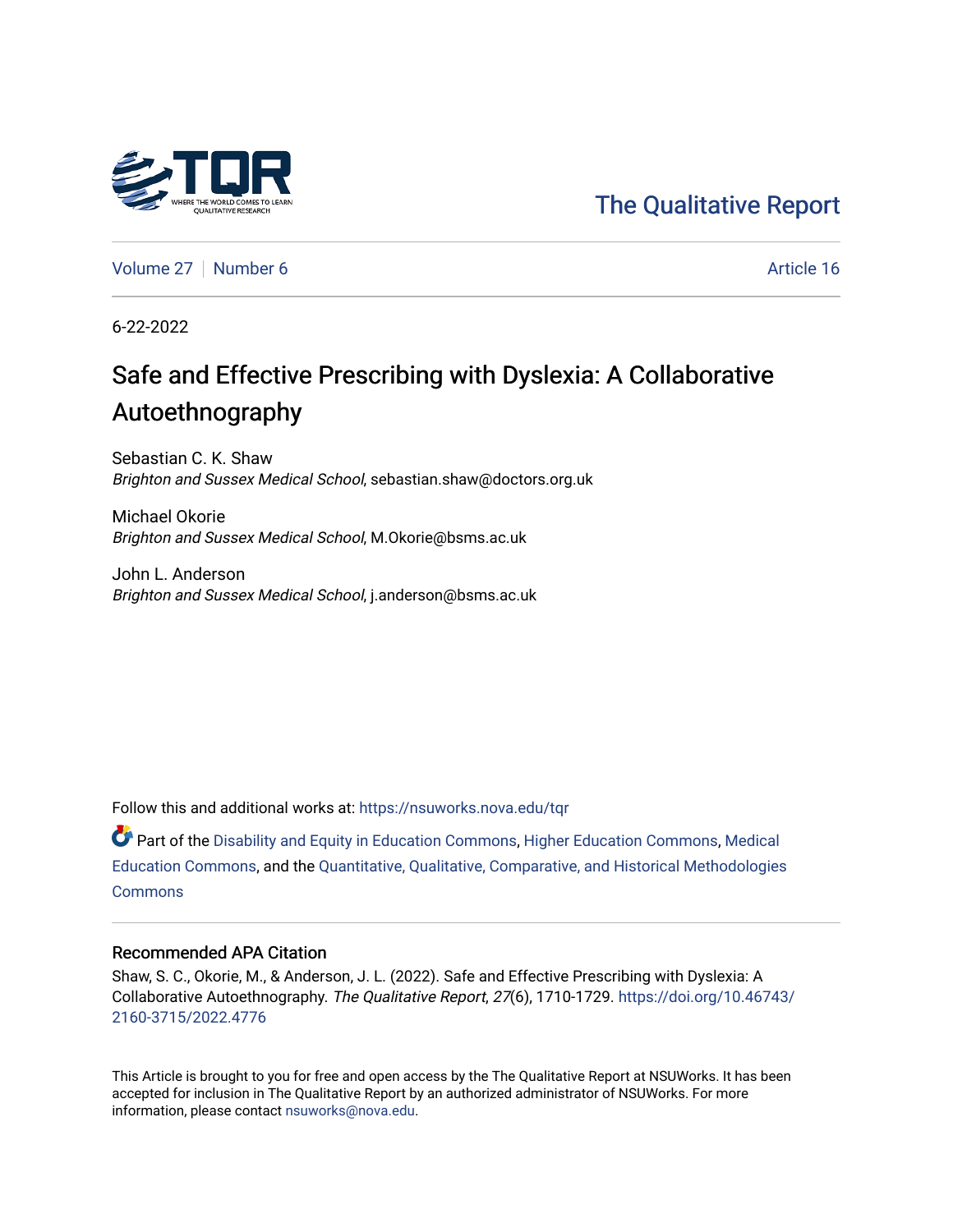

# Safe and Effective Prescribing with Dyslexia: A Collaborative Autoethnography

# Abstract

Prescribing medicines is the most common patient-level intervention made by doctors in the United Kingdom. However, this is associated with a potential for harm. Whilst dyslexia can bring many strengths, it also impacts reading and writing abilities and therefore has the potential to contribute to errors in the prescribing process if dyslexic doctors are unsupported. This paper explores the experiences of Seb – regarding prescribing and prescribing education – as a dyslexic medical student and doctor. We hope that this might spark more research on this overlooked issue. This is a collaborative, analytic, autoethnographic study within an interpretivist paradigm. Firstly, Seb wrote an autobiographical account; he was then interviewed by Mike. The interview audio-recording was transcribed verbatim and both data sources were thematically analysed. Emerging themes included: learning to prescribe, coping, struggling and support, errors, near misses and handwritten charts, and moving forward. Specific issues included a deficiency in active learning/assessment at an undergraduate level, a lack of support, and potential safety concerns regarding handwritten charts. Electronic prescribing was felt to be a positive step forwards for both safety and accessibility. Our findings suggest that further consideration of specific supports is needed to assist dyslexic trainee doctors in the prescribing of medicines, so as to prevent the clinical environment acting to disadvantage them. They also suggest that we may need to review the ways in which we teach and assess this vital skill at an undergraduate level.

# Keywords

dyslexia, doctor, medical student, prescribing, medical education, collaborative autoethnography

# Creative Commons License



This work is licensed under a [Creative Commons Attribution-Noncommercial-Share Alike 4.0 International](https://creativecommons.org/licenses/by-nc-sa/4.0/)  [License](https://creativecommons.org/licenses/by-nc-sa/4.0/).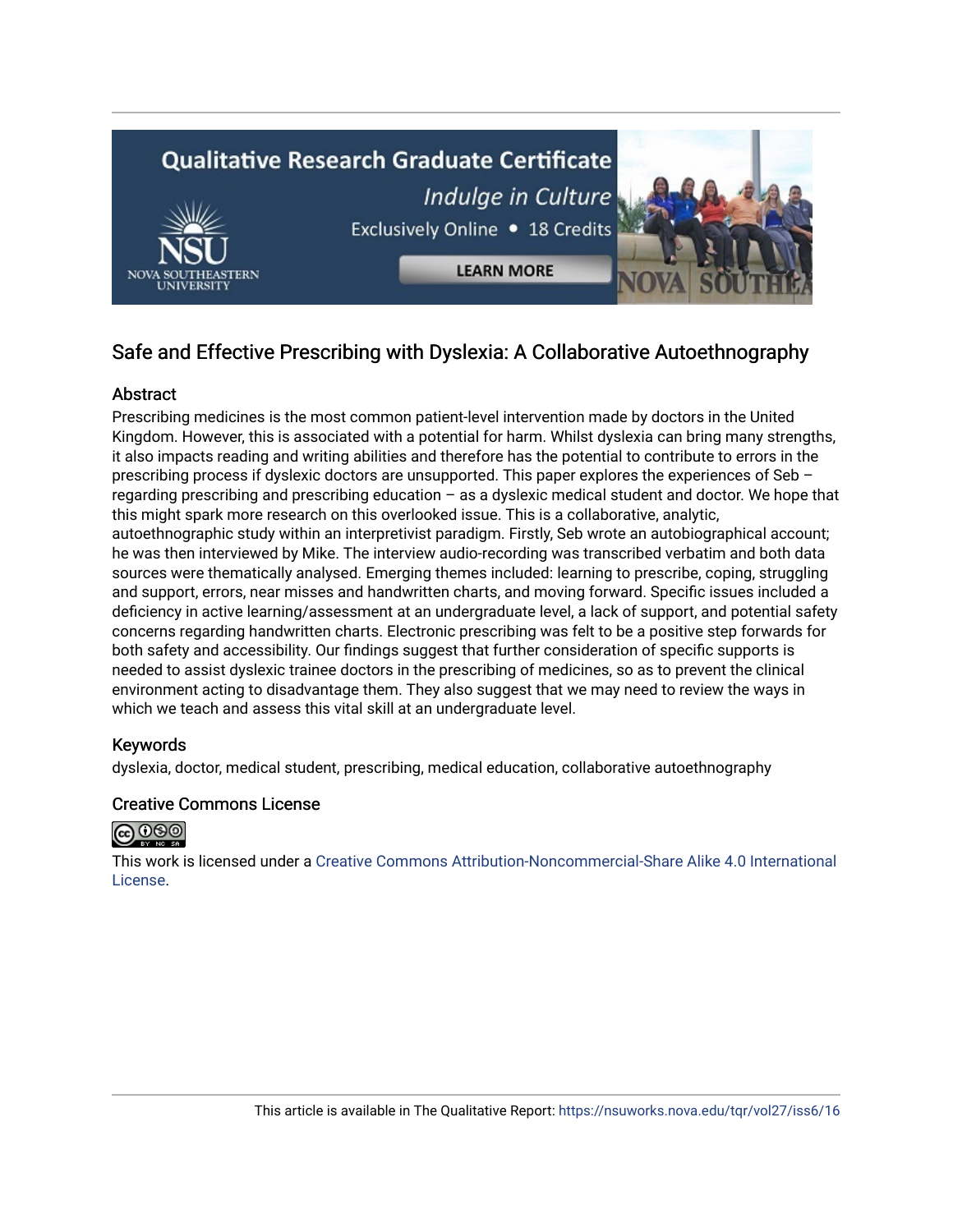

# **Safe and Effective Prescribing with Dyslexia: A Collaborative Autoethnography**

Sebastian Charles Keith Shaw, Michael Okorie, and John Leeds Anderson Department of Medical Education, Brighton and Sussex Medical School, United Kingdom

Prescribing medicines is the most common patient-level intervention made by doctors in the United Kingdom. However, this is associated with a potential for harm. Whilst dyslexia can bring many strengths, it also impacts reading and writing abilities and therefore has the potential to contribute to errors in the prescribing process if dyslexic doctors are unsupported. This paper explores the experiences of Seb – regarding prescribing and prescribing education – as a dyslexic medical student and doctor. We hope that this might spark more research on this overlooked issue. This is a collaborative, analytic, autoethnographic study within an interpretivist paradigm. Firstly, Seb wrote an autobiographical account; he was then interviewed by Mike. The interview audio-recording was transcribed verbatim and both data sources were thematically analysed. Emerging themes included: learning to prescribe, coping, struggling and support, errors, near misses and handwritten charts, and moving forward. Specific issues included a deficiency in active learning/assessment at an undergraduate level, a lack of support, and potential safety concerns regarding handwritten charts. Electronic prescribing was felt to be a positive step forwards for both safety and accessibility. Our findings suggest that further consideration of specific supports is needed to assist dyslexic trainee doctors in the prescribing of medicines, so as to prevent the clinical environment acting to disadvantage them. They also suggest that we may need to review the ways in which we teach and assess this vital skill at an undergraduate level.

*Keywords:* dyslexia, doctor, medical student, prescribing, medical education, collaborative autoethnography

# **Introduction**

*Although newly qualified doctors are usually protected from the requirement to undertake high-risk practical procedures, they are often expected to prescribe powerful drugs from their first day of clinical work.* (Maxwell & Walley, 2003, p. 496)

The prescribing of medicines is the most common patient-facing intervention made by doctors in the United Kingdom (UK) (NHS Digital, n.d.). However, this is associated with a potential for harm, and may become increasingly challenging as our population ages and medical care becomes more complex (Maxwell & Walley, 2003). Green et al. (2020) explain that drug errors cause 712 deaths a year in England and contribute towards a further 1708. In 2017 the World Health Organisation introduced the aim, alongside corresponding support, to "reduce the level of severe, avoidable harm related to medications by 50% over 5 years, globally" (Medication Without Harm section). Training in safe and effective prescribing is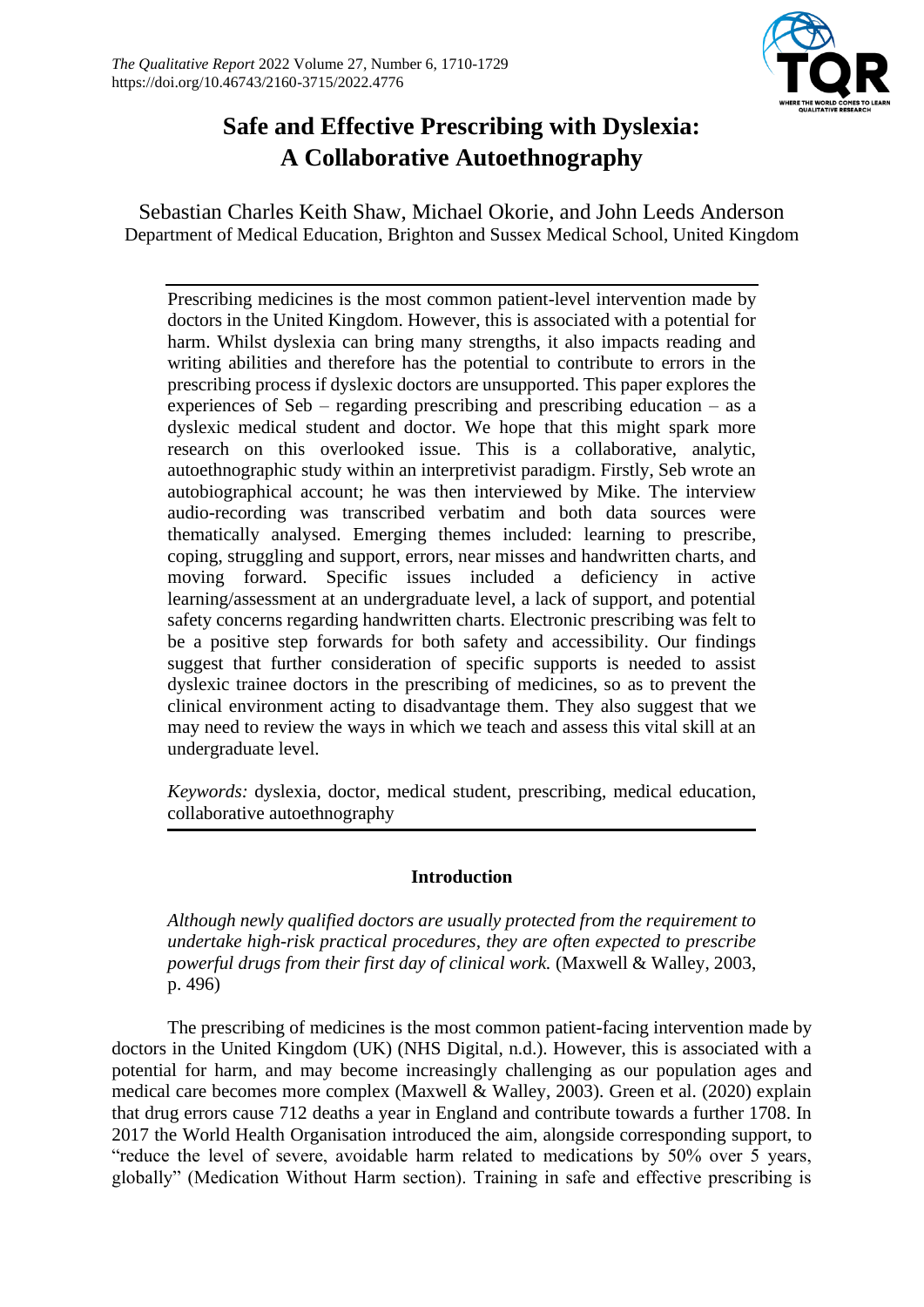therefore an important aspect of medical education in the UK (Maxwell & Walley, 2003). Despite this, medical students and junior doctors have reported feeling ill-prepared to prescribe medicines upon qualification as doctors (Heaton et al., 2008). Heaton et al. (2008) found that only 38% of medical students and junior (UK Foundation Year One) doctors felt confident in writing prescriptions, with only 24% confident in calculating doses. Such concerns may be reflected in trends of error rates in prescribing, most of which are associated with junior doctors (Dornan et al., 2009), even when accounting for their higher overall prescribing rate (Green et al., 2020). Furthermore, Lane and Roberts found that junior doctors expected and accepted errors as a part of their roles (Lane & Roberts, 2020). They also highlighted that their participants viewed the wider multidisciplinary team members as a safety net to pick up on their anticipated mistakes. In turn, this led to differing views on what their participants actually considered to be errors (Lane & Roberts, 2020).

Whilst the above is known of junior doctors in general, no research has explored the impacts of Specific Learning Difficulties (SpLDs) such as dyslexia on prescribing, nor has any research explored the prescribing experiences, relevant strengths, associated coping mechanisms, potential reasonable adjustments, or error trends of doctors with SpLDs other than a survey carried out by the authors (which is in preparation for publication). This dearth of knowledge was confirmed using systematic searches of online databases, supplemented by Google searches. These areas are important considerations due to the inherent differences associated with having a SpLD, which have the potential to make prescribing more challenging if undertaken in unsupported and unadjusted settings. Some examples of SpLDs are dyslexia, dyspraxia, dyscalculia, and dysgraphia (Walker et al., 2018). Within this study, we focus specifically on the prescribing experiences of a dyslexic doctor.

Dyslexia is characterised by differences in reading, writing, spelling, and phonological processing (Habib & Giraud, 2013). Whilst dyslexia brings many associated strengths, the aforementioned differences can impact activities of daily living within current socio-cultural expectations (Habib & Giraud, 2013). As such, these differences may introduce additional challenges for dyslexic doctors when prescribing medicines without adequate supports. In a recent survey conducted in the UK, Anderson and Shaw found that 61% of dyslexic junior doctors reported poor spelling, 54% reported struggling to articulate thoughts onto paper and 28% reported difficulty with calculations (Anderson & Shaw, 2020). Each of these challenges has the potential to introduce errors into the prescribing process if taking place in an unsupportive environment.

#### **Views on Disability**

We take the view that disability is a socially constructed phenomenon, whereby diversity and difference present as disablement due to an inability to conform to socially and culturally imposed norms in an expected manner. The social model of disability argues that "a disability stems from issues with the attitudes of society, causing environmental, organisational and social barriers, which act to 'disable' an individual" (Walker & Shaw, 2018, p. 98). However, our stance here reaches beyond the social model, to align itself more closely with the situation-specific nature of the relational model, which states that disability is created by a "'poor fit' between an individual and their capabilities and their environment or society. In this view a person is considered to be disabled if an impairment… results in them experiencing barriers in their life" (Musto, 2013, p. 23). Broadly speaking, we wish to explore Seb's experiences of prescribing medicines. However, more specifically, we aim to explore any systemic barriers or issues in relation to the safe and effective prescribing of medicines as a dyslexic doctor – in keeping with the relational model of disability.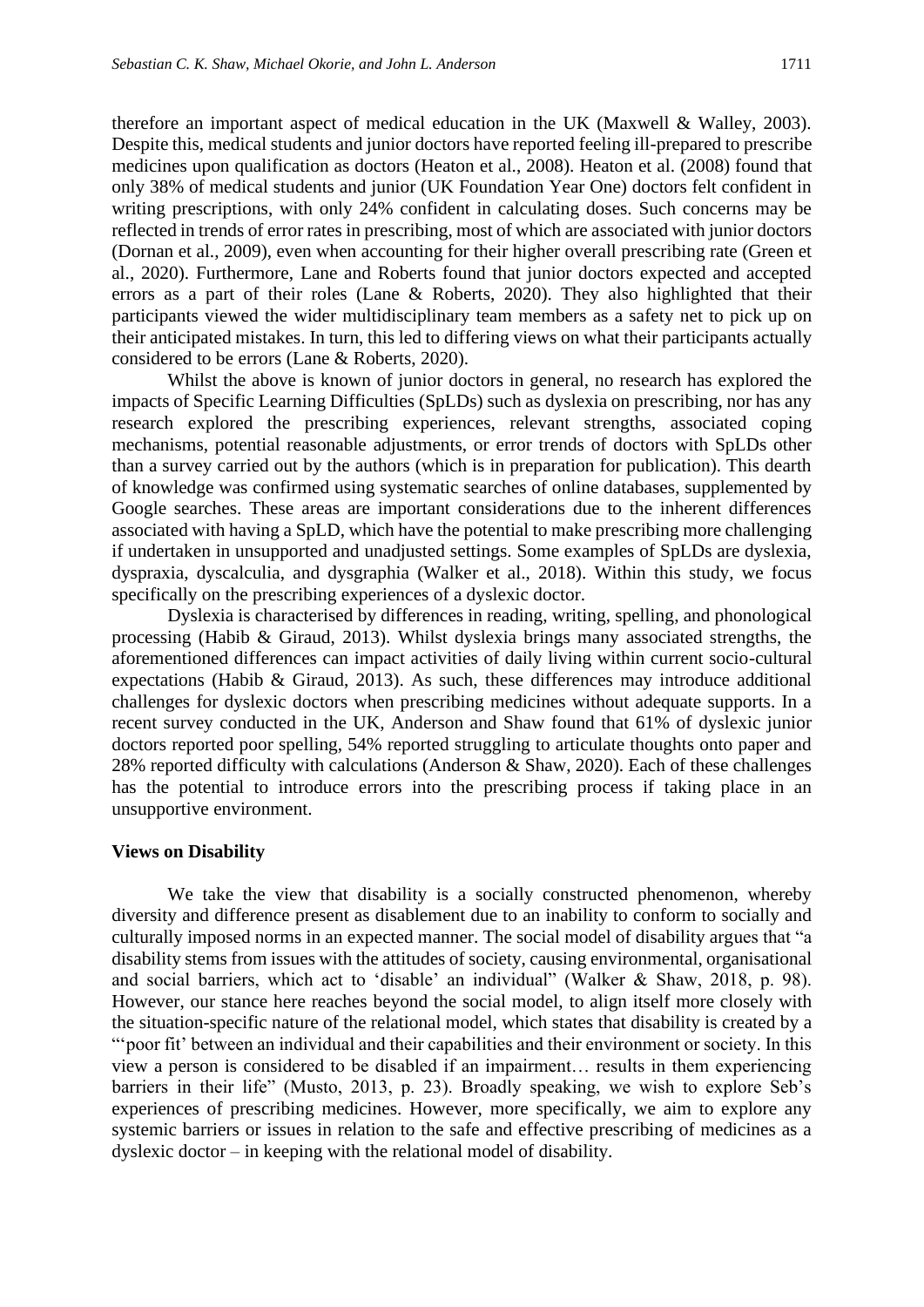This shifts the emphasis away from 'the individual' and scrutinises relevant social and environmental factors. We also aim to explore the educational culture surrounding the prescribing of medicines at both the undergraduate and postgraduate levels. Autoethnography is well placed to explore issues such as these due to its inherent focus on highlighting sociocultural and systemic issues. Furthermore, it allows us to make use of the wealth of insider experiences/insights of our research team in an interpretive manner.

#### **Seb**

Hello. My name is Seb and I am currently a doctor working in the UK. I am also a Lecturer in Medical Education at Brighton and Sussex Medical School (BSMS), teaching in research methods. My main research interests focus on diversity in medical education, with a primary focus on neurodivergence. My PhD centred around the experiences of dyslexic and dyspraxic medical students and doctors. John (JA) and I have published a series of research papers using various approaches to explore the impacts of SpLDs on medical education and practice, and vice versa. These have included previous autoethnographies considering the experiences of dyslexic and dyspraxic medical students (Shaw et al., 2016; Walker et al., 2020). We have also created and published teaching resources on the conduct and publication of autoethnographic research (Shaw et al., 2018).

In a previous paper I have considered my own dyslexic strengths and challenges in depth (Shaw et al., 2016). In short, I am a creative and hard-working holistic doctor. My struggles with the written form relate more to speed than accuracy. I am a notably slow reader and writer, but do not struggle overtly with the stereotypical spelling difficulties so often associated with public views on dyslexia. I can also struggle with accurate reading in stressful settings. For example, I can sometimes misread dates, words, or phrases. This becomes particularly noticeable when I am in settings/situations that push me out of my comfort zone.

Over the years, I have struggled with prescribing at speed, due to my own slowness with the written form. This has resulted in senior doctors rolling their eyes at me or even telling other staff that I am slow in a derogatory manner. Experiences such as these drove me to propose this study to John and Mike. As a dyslexic doctor my views are grounded in the neurodiversity paradigm, and I approach this study with a vested interest in improving support for dyslexic junior doctors in relation to prescribing, whilst promoting our many strengths. I also feel passionately about improving the educational journey for dyslexic medical students and doctors.

#### **Study Rationale and Aims**

As part of Seb's clinical role, he is required to prescribe medicines on a daily basis. Given his background as an established dyslexia researcher and also a prescriber, he felt well placed to explore the impacts of dyslexia on prescribing using his own experiences. Given Mike's expertise in prescribing education and John's expertise in qualitative approaches, they were also well suited to support Seb in this venture. In a previous debate article we have explored some thoughts regarding the possible impacts of dyslexia on safe and effective prescribing (Shaw et al., 2019). We considered the potential benefits of electronic prescribing systems, double checking, and dyslexia awareness training (Shaw et al., 2019). In this study, we aim to take this a step further by formally exploring Seb's experiences of prescribing medicines as a dyslexic doctor, using a collaborative, analytic, autoethnographic approach. Farrell et al. (2015) explain that "there are few examples of autoethnographic research in medical education, and many areas would benefit from this methodology" (p. 974). Such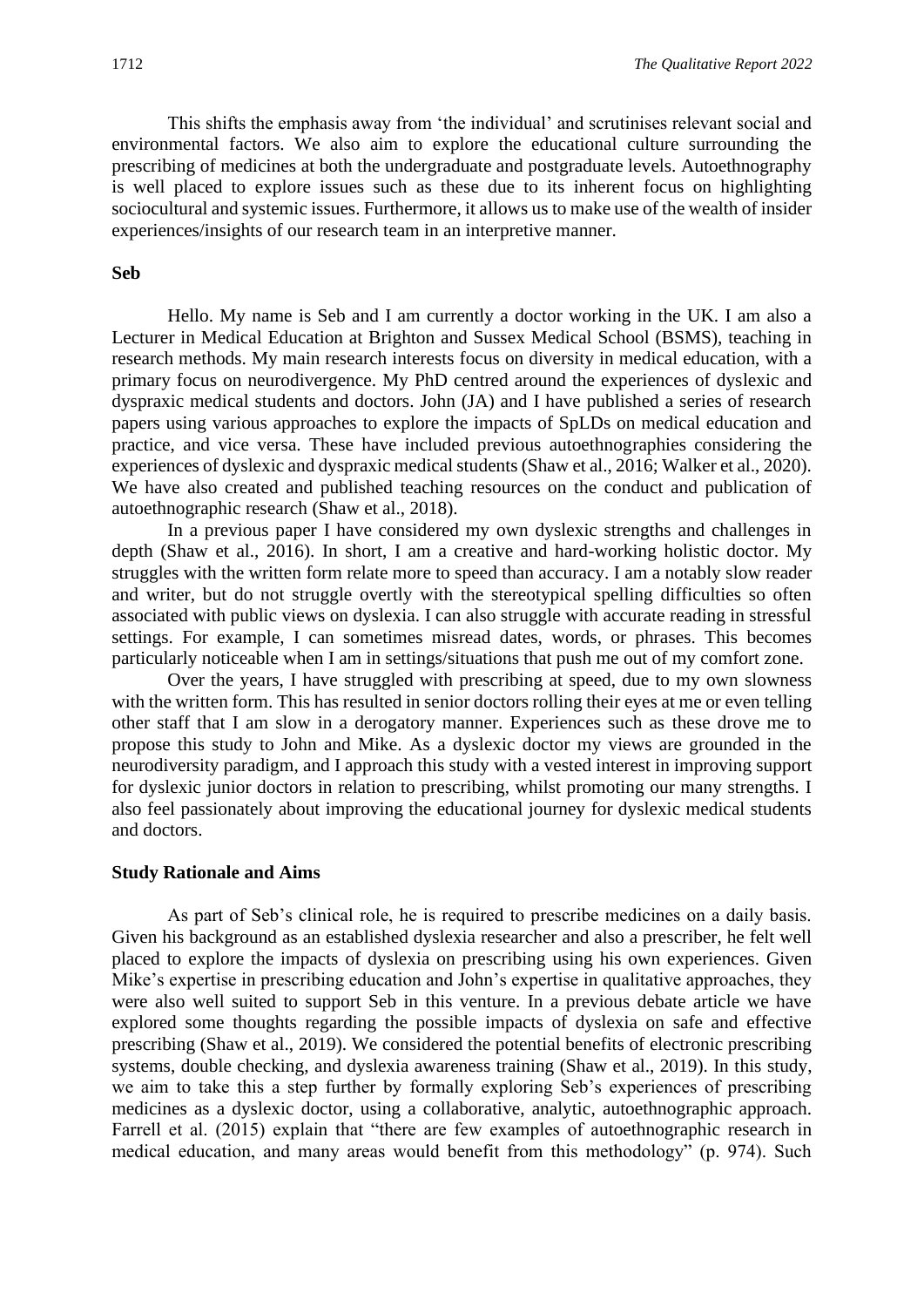studies can act to highlight issues within educational systems from an insider perspective, helping to provide insight and to open the potential for positive change.

#### **Methods**

#### **Autoethnography**

This study took the form of a collaborative, analytic autoethnography within an interpretivist paradigm. We sought to explore Seb's experiences of prescribing medicines as a dyslexic doctor, whilst seeking deeper sociocultural meaning. An autoethnography is the product of three core components – the autobiographical experiences of its author(s) ("*auto-*"), an ethnographic analysis of these experiences (*"-ethno-"*), and academic writing (*"-graphy"*) (Denshire, 2014; Grant, 2019). In essence, autoethnographic studies represent insider research in its truest form – embracing both its risks and benefits – where the author(s) use their own insider experiences to explore the culture of the group(s) to which they belong (Shaw et al., 2018). Over the years, John and Seb have been refining their own approach to autoethnography based upon their own beliefs and skillsets, for example, through the inclusion of in-depth interviews. A recent example of their approach can be found in their paper, *"Dyspraxia in Medical Education: A Collaborative Autoethnography"* (Walker et al., 2020).

#### **Analytic Autoethnography**

Broadly speaking, there are two schools of autoethnography – evocative and analytic. Within evocative autoethnography, the end product is a rich narrative, which sheds light on the world of the individual in question (Anderson, 2006). These seek to elicit empathic, emotional responses from readers – focusing on an epistemology of emotion (Anderson, 2006). Analytic autoethnographies, however, step beyond the pure narrative to include a formal, sociologicallyfocussed analysis (Anderson, 2006). As such, analytic autoethnographies are more in keeping with symbolic interactionism and adopt an approach that more closely aligns with mainstream social science research standards (Anderson, 2006). Rather than presenting uninterrupted stories, analytic autoethnographies strive to scrutinise relational processes and potential underlying social structures behind the stories. The incorporation of formal data collection and analysis can therefore result in the presentation of themes, as is the case within this study.

Our own previous work with autoethnography has incorporated a more explicit analysis and presentation of data with supporting quotes (Shaw et al., 2016; Walker et al., 2020). Here we continue to build upon the literature in this area through the consideration and presentation of a recognised, thorough, and transparent approach to data collection, data analysis, and results presentation. This is in keeping with our own beliefs on the nature of reality and knowledge.

#### **Collaboration and Autoethnography**

Collaboration in research is a well-established concept, particularly in the context of insider research (Costley et al., 2010). Mixed insider-outsider research teams carry several benefits, such as overcoming the insider issue of being too close to the experience to see the obvious (Costley et al., 2010). A collaborative autoethnography is one that has two or more authors working to interpret autoethnographic data (Lapadat, 2017). The specific roles of these authors may differ depending on the circumstances of the study. For example, here, Mike and John each played distinct roles in the exploration and documentation of Seb's story. John and Seb were able to draw on their previous autoethnographic experience in the design of the study approach and Mike was able to bring a fresh perspective from his experience as an established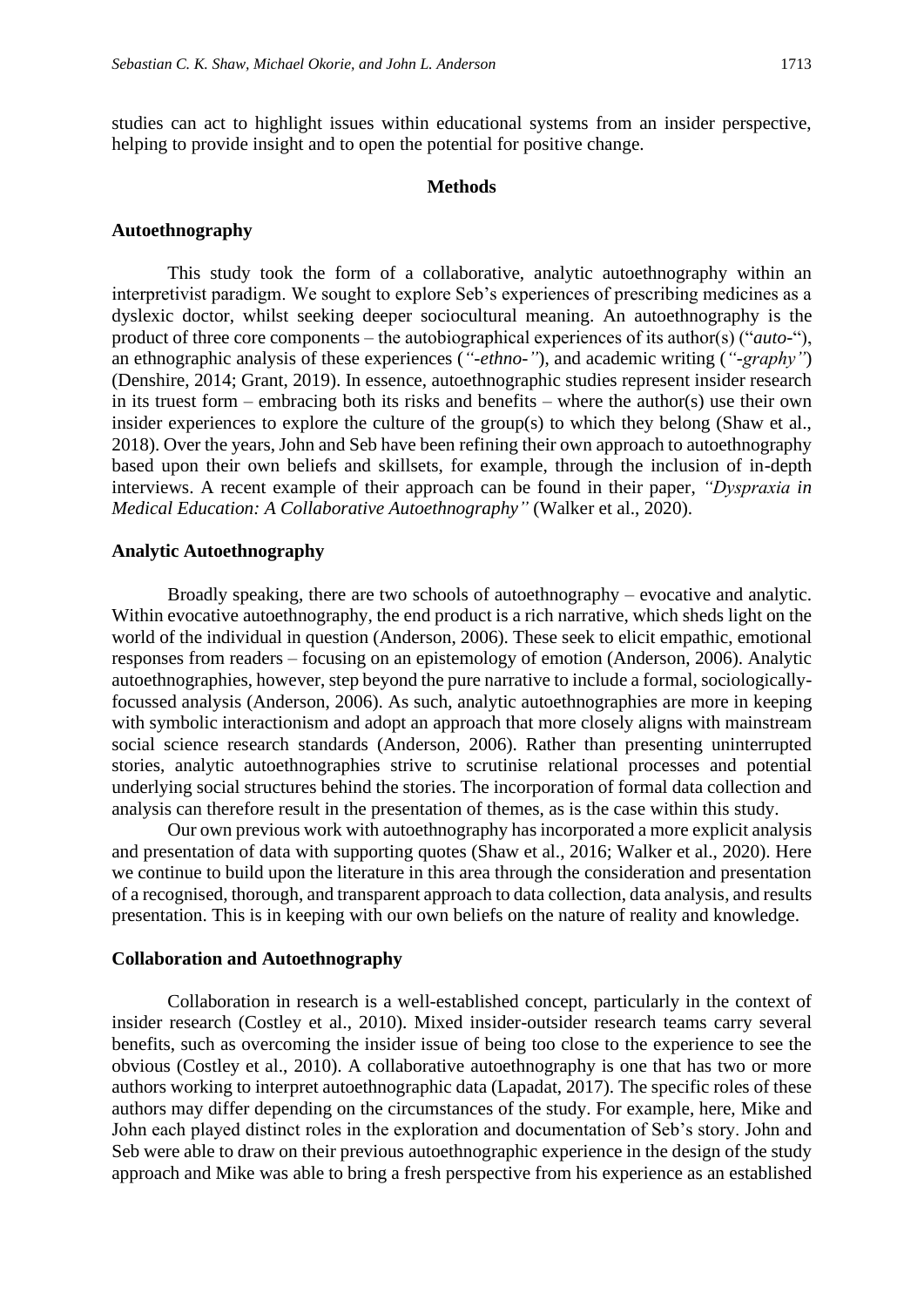prescribing educator. The combination of these three different perspectives and backgrounds allowed for wider interpretation of Seb's story. Mike's role as interviewer also offered a second source of data to scrutinise. This insider-outsider experience is in keeping with Anderson's ethos for analytic autoethnography, whereby autoethnographers should be careful to avoid selfabsorption in their own stories (Anderson, 2006). Mike and John's involvement helped to ground Seb's experiences through ongoing refinement and discussion within the team.

#### **Data Collection**

Our approach to data collection closely mimicked the approaches of our previous autoethnographic studies (Shaw et al., 2016; Walker et al., 2020). Seb began by writing an autobiographical account of his own experiences in relation to prescribing. He reflected on specific experiences and also on what the potential issues might be from his insider perspective. This was then followed by a loosely structured interview with Mike over Microsoft Teams, which was audio-recorded. An interview topic guide was developed in an iterative manner by all three authors, embracing their different perspectives and areas of expertise, whilst focussing on our research aims. The following interview topic guide was used:

- His dyslexia and associated strengths/weaknesses.
- His thoughts and feelings regarding prescribing.
- His general prescribing experiences, strengths and weaknesses.
- Any specific examples/experiences with relation to prescribing.

#### **Data Analysis**

Seb transcribed the interview audio-recording verbatim. This transcript, along with his autobiographical account, were then thematically analysed using the three-stage approach Chang et al. (2013) outlined for use in collaborative autoethnographies. First Seb reviewed the data to facilitate immersion. Transcribing the interview recording himself helped with this process. He then read and re-read both his autobiographical account and the interview transcript. During this time, he made notes on each regarding points that stood out to him. He then segmented the data by coding it into descriptive themes, which were grouped according to basic, descriptive categories. This was completed using pens and highlighters. He then reanalysed the descriptive categories to identify any relationships between them and to generate our final, analytical themes. These were then compared back to the original data, to ensure that the analysis accurately represented the data.

The analysis was verified by Mike and John in an iterative manner, in which any differences in interpretation were resolved in the discussion. Throughout our results section, we also present various vignettes, as is typical for autoethnographic research (Pitard, 2016) – allowing readers to develop a deep understanding of the sociocultural and environmental settings in which Seb's experiences are grounded. Our results are presented in the third person, allowing Seb to shield himself emotionally from his experiences upon publication of the paper.

#### **Ethical Considerations**

Whilst insider research of this nature provides interpretive benefits, autoethnographic research carries emotional and reputational risks for those undertaking it. Researchers must also be careful to maintain the confidentiality of others. This study adopted a dual approach to its ethical considerations. Firstly, this study was approved by the BSMS Research Governance and Ethics Committee. Secondly, we adopted a relational ethical approach (Shaw, 2019).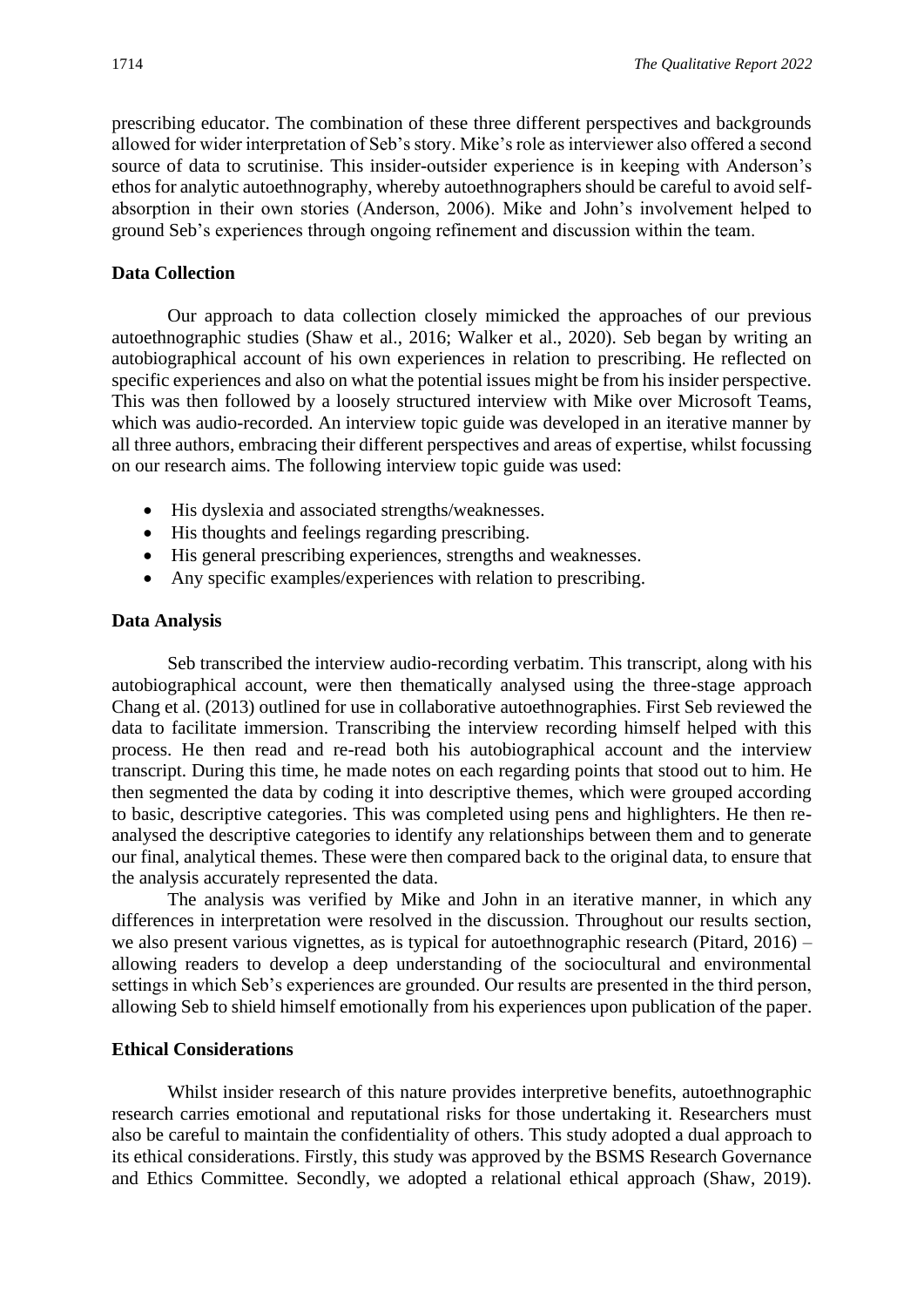"Relational ethics requires researchers to act from our hearts and minds, acknowledge our interpersonal bonds to others, and take responsibility for actions and their consequences" (Ellis, 2007, p. 3). Practically speaking, this was implemented in several ways. Firstly, care was taken to ensure that the autobiographical account and interview transcript contained no personidentifiable information beyond that relating to Seb himself. Secondly, certain experiences reported have undergone minor alterations (as is standard practice in such papers) in order to further ensure that no person-identifiable narratives are presented. Such practice aims to protect the emotional wellbeing of any who may fear being discussed or identified within autoethnographic work.

#### **Results**

#### **Vignette 1: Prescribing Portfolio**

It is a warm summer day. Seb, a third-year medical student, sat in a café with a fellow dyslexic medical student. They are drinking coffee and chatting about various aspects of their medical coursework.

Friend: *"Have you had a chance to do much of your prescribing portfolio yet?"*

Seb: *"Not really. I just can't face sitting there and copying out the BNF" (British National Formulary).*

Friend: *"I totally agree! The list of meds seems endless, and I'll never remember all the side effects or interactions from copying them out of a book. I dread each time I have to sit down and do some. It takes me so long to read it, and then even longer to write it back out."*

Seb: *"I know what you mean! I wish we could learn about these in a practical or clinically relevant way. Something that wouldn't be so abstract, or so hard with our dyslexia."*

They both sigh. They are dreading the tedious hours ahead of them undertaking this task.

#### **Theme 1: Learning to Prescribe**

Unlike secondary and further education, the medical school environment relied more on self-directed learning. This was particularly evident in the case of learning prescribing skills. This step away from 'spoon fed' information helped to develop the skills needed for lifelong learning. However, in the case of prescribing education, this expectation led to an oversight of the practical nature of this skill – instead, promoting the passive learning of facts. Such an approach to education may expose and target the weaknesses associated with dyslexia without playing to its strengths. This passive educational culture extended into the assessment of prescribing skills at an undergraduate level.

*"I remember sitting with my best friend and us freaking out about the fact that one of the questions in that exam was like 'write 5 drugs and their interactions and their side effects.'"*

Despite a generally supportive culture at medical school, specific support with learning prescribing skills was lacking.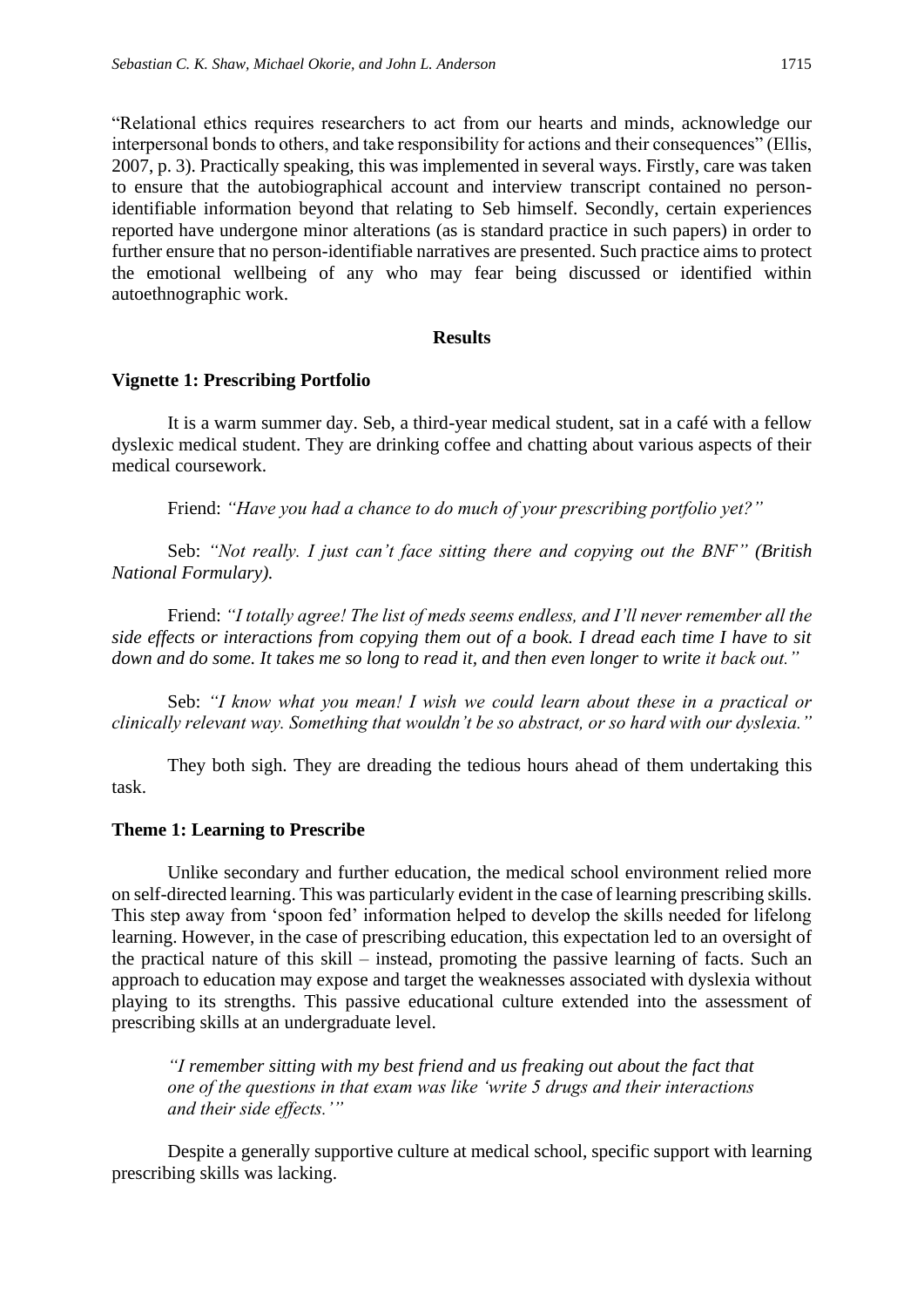*"I don't think there was anything specific in place in terms of prescribing skills… I'm not sure that it would have been something easy to come up with, unless you could offer a solution yourself that they could then look into."* 

In the world of postgraduate training, a "sink or swim" culture in relation to prescribing practice was evident. This has some dangers and there was an expectation that newly qualified doctors would effectively undertake this skill at the moment of qualification. Seb, however, felt ill-prepared to do so. This was further compounded by his awareness of the potential risks that his dyslexia introduced. He knew that prescribing was an unavoidable aspect of postgraduate medical training in the UK, but also that he could cause great harm if he made a mistake. Despite this, practical prescribing was not a prominent subject area of focus in comparison to other areas such as history taking and clinical examination skills.

*"We learnt on the job as F1s (foundation year one doctors), which was quite daunting… Because I'm very aware of how wrong it can go; I find it quite an anxious thing to do."*

#### **Vignette 2: Prescribing Safety Assessment (PSA)**

Seb (as a final year medical student) is busy revising for finals on a cold spring afternoon when his phone pings – a new email. He has passed the prescribing safety assessment. He feels a wave of relief. This exam proved particularly scary, due to the heavy reliance on reading in a time pressured setting – leading to high levels of stress and anxiety during and after the assessment. Before long, his phone pings again. This time with a text from a fellow dyslexic medical student.

*"Hey Seb, did your PSA results come through? x"*

*"Hey [friend], indeed they did. I passed! By the skin of my teeth… But it is done forever! How about you? x"*

Several hours pass without a reply. Seb gets on with his day. Around dinner time his phone pings again.

*"I failed. I didn't manage to finish in the time. I don't know what to do. I don't know how much more I can put myself through! x"*

Seb reads the text. His heart sinks. His relief at passing the exam is immediately overtaken by a wave of empathic sorrow. What can he say to make his friend feel better? He feels a dreaded sense of helplessness as he begins to carefully consider his response.

#### **Theme 2: Coping, Struggling and Support**

Multidisciplinary teams promoted a positive work environment. They allowed for collaboration between different members of staff which helped promote safe and effective prescribing. Easy access to pharmacists, specialist nurses, and dieticians provided an opportunity to seek answers to specific prescribing queries in a safe space without a sense of judgement. In turn, this fostered an open and supportive working environment.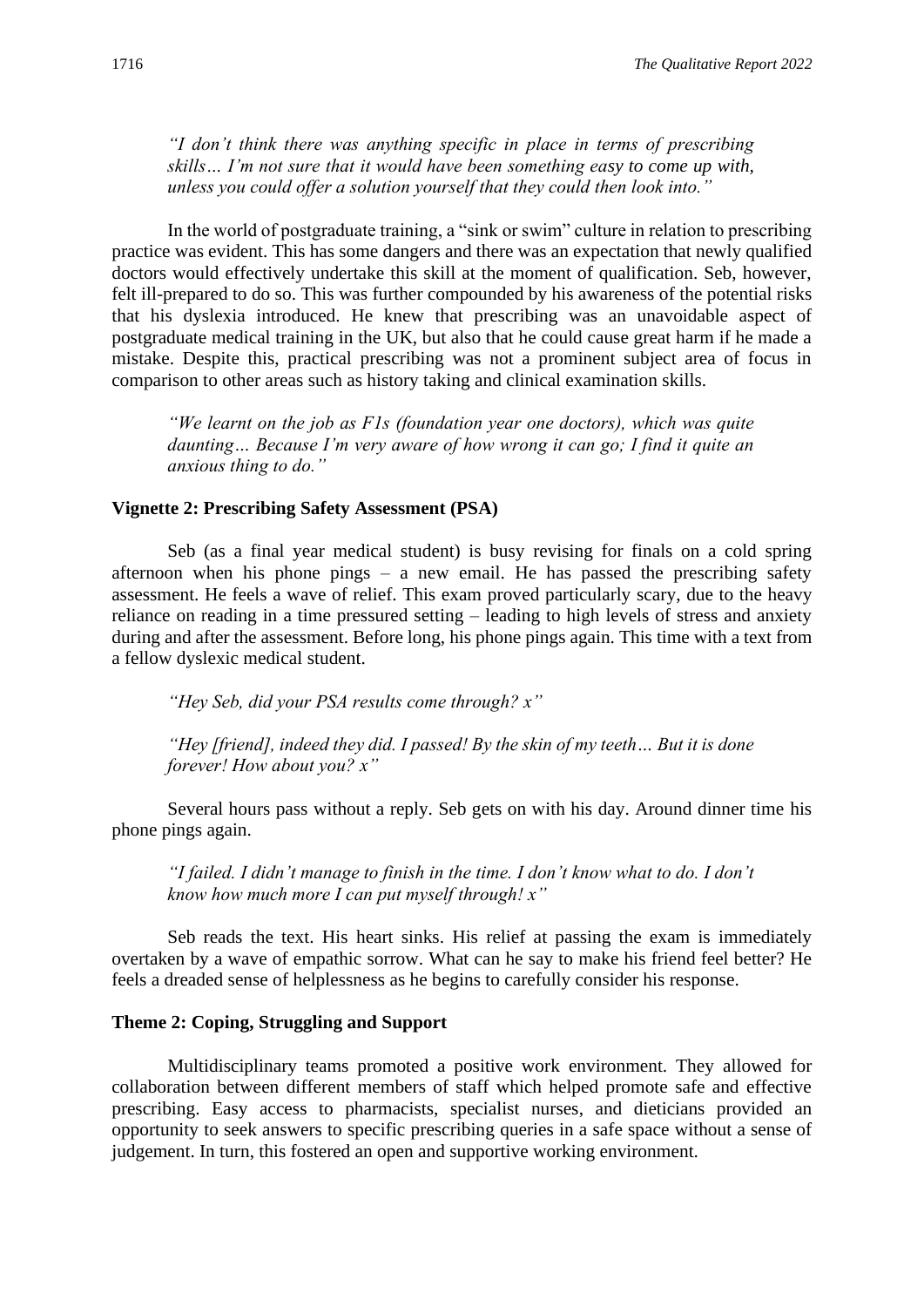*"I wasn't uncomfortable involving the wider health team. So, if I needed to prescribe something, I was perfectly comfortable… asking the pharmacist, or any other healthcare professional… I was on a… chatty, friendly basis with all of the allied health team."*

As echoed within undergraduate studies, no specific prescribing supports were made known during postgraduate training. This led to an inherent focus on coping mechanisms. One such example of a self-developed coping mechanism was the double-checking of all prescriptions.

*"I'm so worried about, and anxious about making mistakes that I check everything five or six times."*

Double-checking his work reassured Seb that he was not making mistakes but added significantly to his workload. This was compounded by difficulty accessing any exogenous supports (those that were not created by Seb himself).

*"I did end up having to take chunks of leave for stress and mental health issues related to the complexity of the job, and always being told I had to go faster."*

A culture of misunderstanding and a lack of education regarding dyslexia led to a reliance on Seb to suggest his own supportive adaptations. This, however, did not prove feasible.

*"I hadn't been a doctor long enough to know what things should or shouldn't be like, or what solutions might be feasible… In terms of prescribing, I couldn't really think of anything specific [regarding requesting support]."*

Despite this lack of education regarding dyslexia amongst clinical staff, Seb noted a positive, supportive culture in general. Staff were becoming increasingly aware that colleagues may have diverse support needs that were not visibly evident. This seemed to relate to increasingly inclusive mindsets within wider society.

*"I think, even in the last three years, there has been quite a positive change in the culture around learning difficulties and invisible disabilities."* 

However, this rising awareness was unable to translate into any practical, supportive measures.

*"They were really going out of their way to try and be supportive and helpful and work out what to do, but no one really knew what to do."*

#### **Vignette 3: Pharmacist Discussion**

Seb, a Foundation Doctor, sat chatting to the pharmacist on his ward who has asked him to correct a colleague's prescribing error.

Seb: *"There you go! All changed to the correct units now."*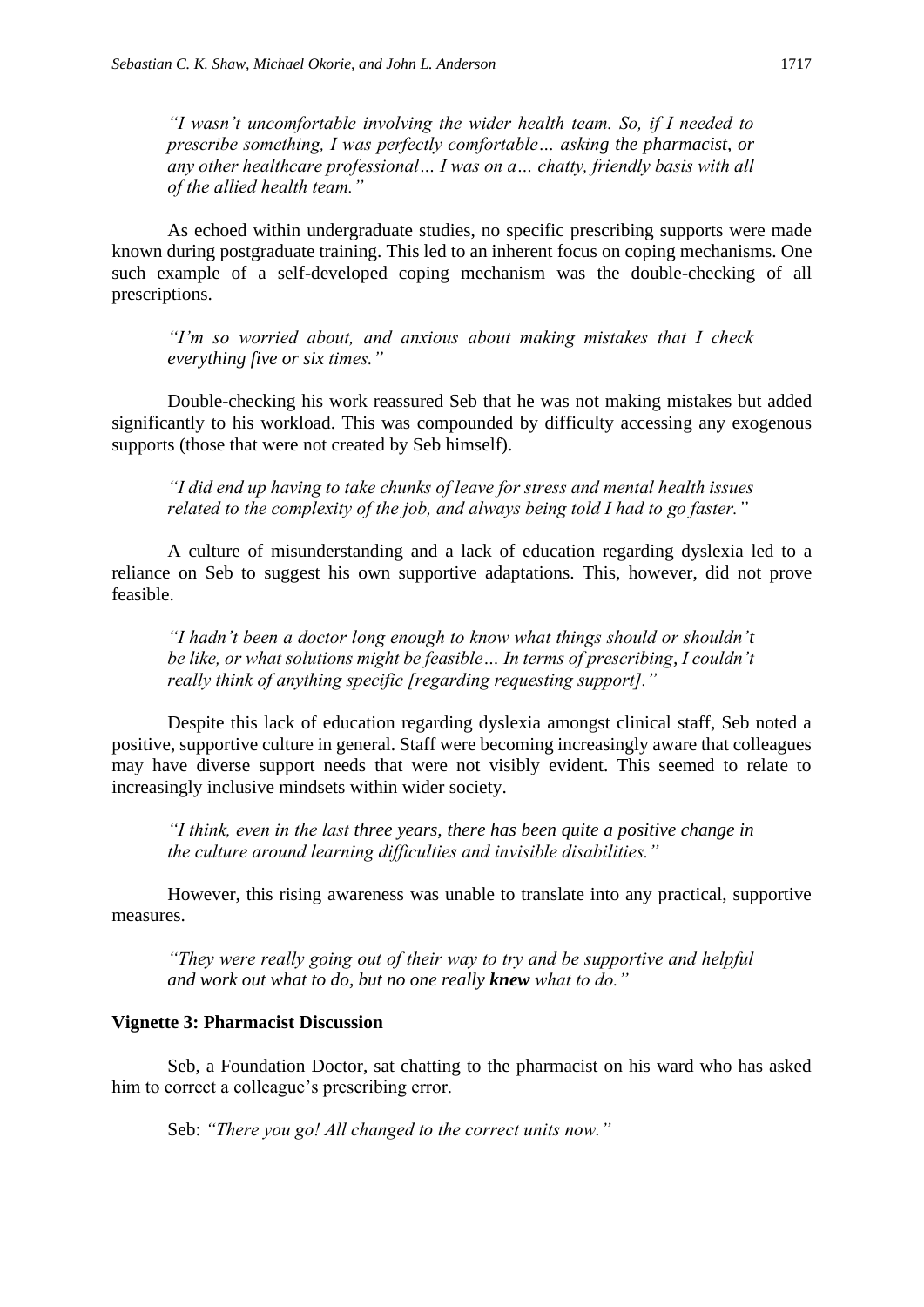Pharmacist: *"Thanks Seb. I'm seeing errors on the drug charts basically every day recently."*

Seb: *"Oh no, that's awful. Are there any particular trends in what they are?"*

Pharmacist: *"Not really… I think some of the doctors are just getting lazy and rushing prescriptions recently."*

Seb: *"You haven't found any errors from me, have you?"*

Pharmacist: *"No. You are pretty good. I see your corrections of others' mistakes on the charts a lot. I promise I will let you know if I see any mistakes from you."*

Seb: *"Amazing – thanks! I'd always want to know so that I don't repeat it."*

The pharmacist leaves the room. Seb sits and reflects on this conversation. He feels confused. How can he be 'the dyslexic doctor' in the department, but also the one who seems to make the fewest prescribing errors? This seems somewhat of an oxymoron. However, Seb's sense of triumph disappeared when he recognised that to be able to accomplish this feat, he spent more time than others and was considered a 'slowcoach'. And with that thought, his bleep goes off and he is called away to see a patient.

#### **Theme 3: Errors, Near Misses and Handwritten Charts**

Seb believed that dyslexic doctors have a good level of insight into their difficulties. In his case, he felt that he made fewer prescription errors than his non-dyslexic colleagues. This was complemented by his need to stay alert to the possibility of errors – as opposed to a perceived culture of comfort and complacency in some non-dyslexic colleagues.

*"I sit and think through the steps and double-check everything more... I think I'm probably safer in a lot of ways… I'm not able to become as complacent as other doctors… I [need] to think 'how is that spelt? What is the dose of that? What is this?'"*

Seb recalled checking through the drug charts and recent investigations of each patient he saw – allowing him to review the appropriateness of each medication. This engagement of higher cognitive functions and problem-solving helped him to avoid making mistakes and also to prevent pre-existing errors from leading to patient harm.

*"I'm very good at picking up other people's mistakes… and the pharmacists tend to love me."*

This was, however, not effective in all settings. He found handwritten drug charts to be challenging in general. This stemmed from difficulty reading others' entries.

*"When it comes to written drug charts… That's where errors start to become more of an issue… I always handwrite block capitals when I do it, but other people just scrawl a line and hope it makes sense."*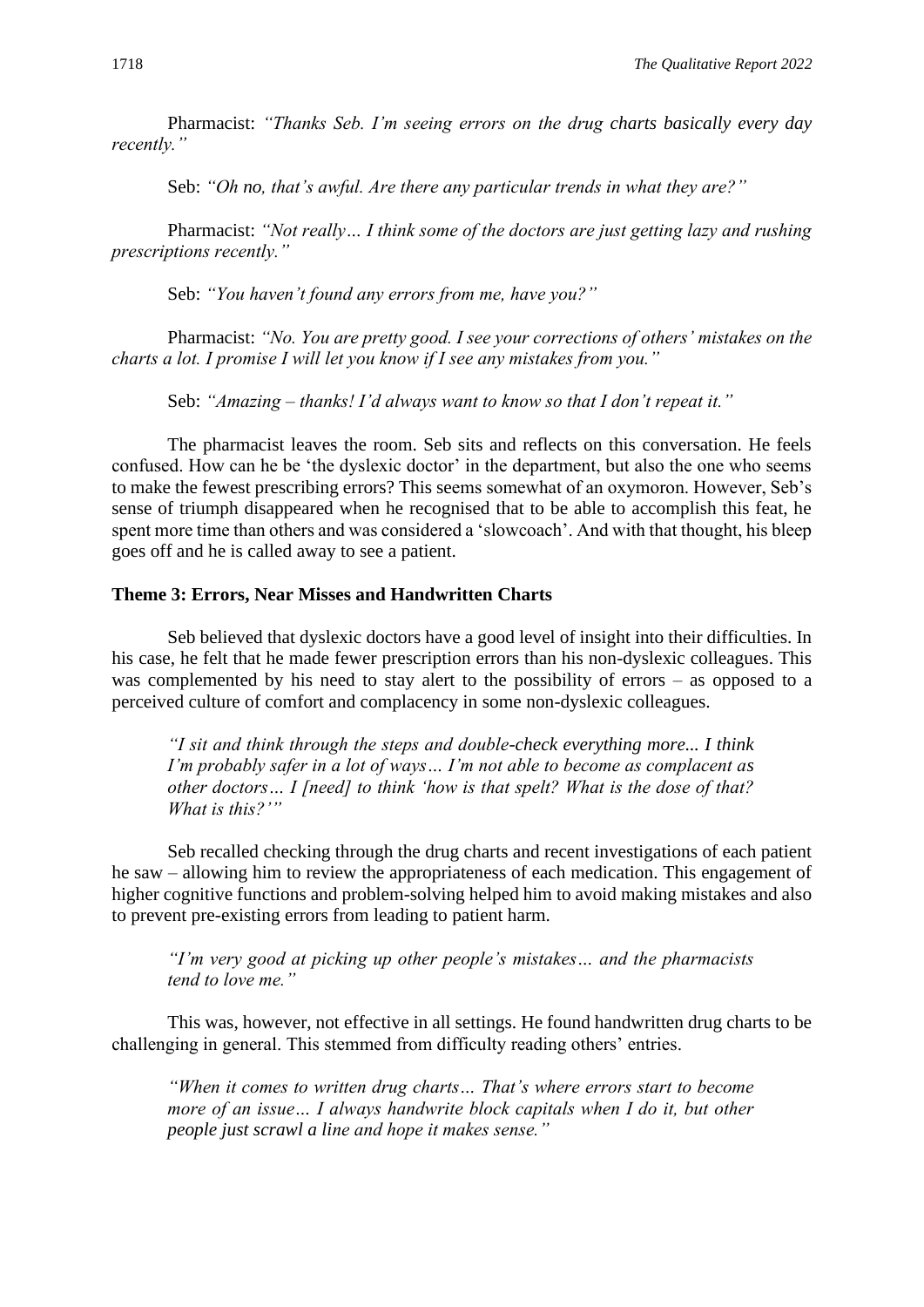#### **Vignette 4: A Drug Error**

It had been a busy weekend on call for Seb (a Foundation Doctor) as Sunday evening approached. As part of his duties, he had been sent by a more senior doctor to prescribe a specific medication on a patient's drug chart. On arrival, he looked at the chart. His heart sank. The pre-existing drugs were each, at best, a clear first letter followed by a scribbled line. The nurse on duty was also unable to read them. Seb had no idea what the patient was already taking. He checked the medical notes and saw that they had only been admitted in the past hour or so, and that no new medications had been started in the clerking doctor's plan. He also noted that their drug history did not include anything that would interact with the prescription he had been asked to make. To be extra sure, he then asked the patient to list the medications they were taking. "Perfect – no contraindications there then," Seb thought to himself. He prescribed the medication and carried on with the rest of his duties.

The next morning, Seb was one of several doctors on a consultant ward round. On checking the drug chart, the consultant asks, *"why is this patient taking two different forms of the same medication?"* Seb's heart sinks again. He reviews the drug chart with the consultant and the patient. They realise that the clerking doctor had already started a very similar medication but had not documented this and had not told the patient. It was the first medication prescribed on the chart but, to Seb, it remained completely illegible, even at this stage. His stomach was in knots. He felt physically sick that he could have missed this, despite all of his checks and cautiousness. If all of his coping mechanisms could still fail, what else could he do? This question haunted him for many restless nights to come. Deep down, he *knew* that best practice was to write drug names in capital letters, which had not been done, and he *knew* that other team members, who were not dyslexic, were also unable to read the prescription. Despite all rational explanation, however, he felt a deep-seated feeling of inadequacy compared to his peers, which this experience helped to reinforce.

#### **Theme 4: Moving Forward**

Seb believed that electronic prescribing provided a less disabling experience for dyslexic doctors.

*"The move over to electronic helped me… with the electronic, you know you're gonna get it right, but it just takes longer."* 

He felt this was both safer and promoted a culture of learning.

*"If I enter in co-amoxiclav… I choose if I want it IV or oral. If I choose IV, it will say to me 'would you like this 1.2g TDS?' And it'll offer you… 'this is what we expect most people to have. Is this what you would like? Or would you like to customise it for this patient to something different?' So, it both helps you to learn the doses, because you're checking it, but it also reduces the error of 'what happens if I accidentally type 12 point rather than 1 point 2.'"* 

That said, these systems were not without their limitations.

*"If there's a slight misspelling, it doesn't [offer] similar variances… For example… you couldn't type in 'Vitamin K' – you had to type the full 'phytosomething'."*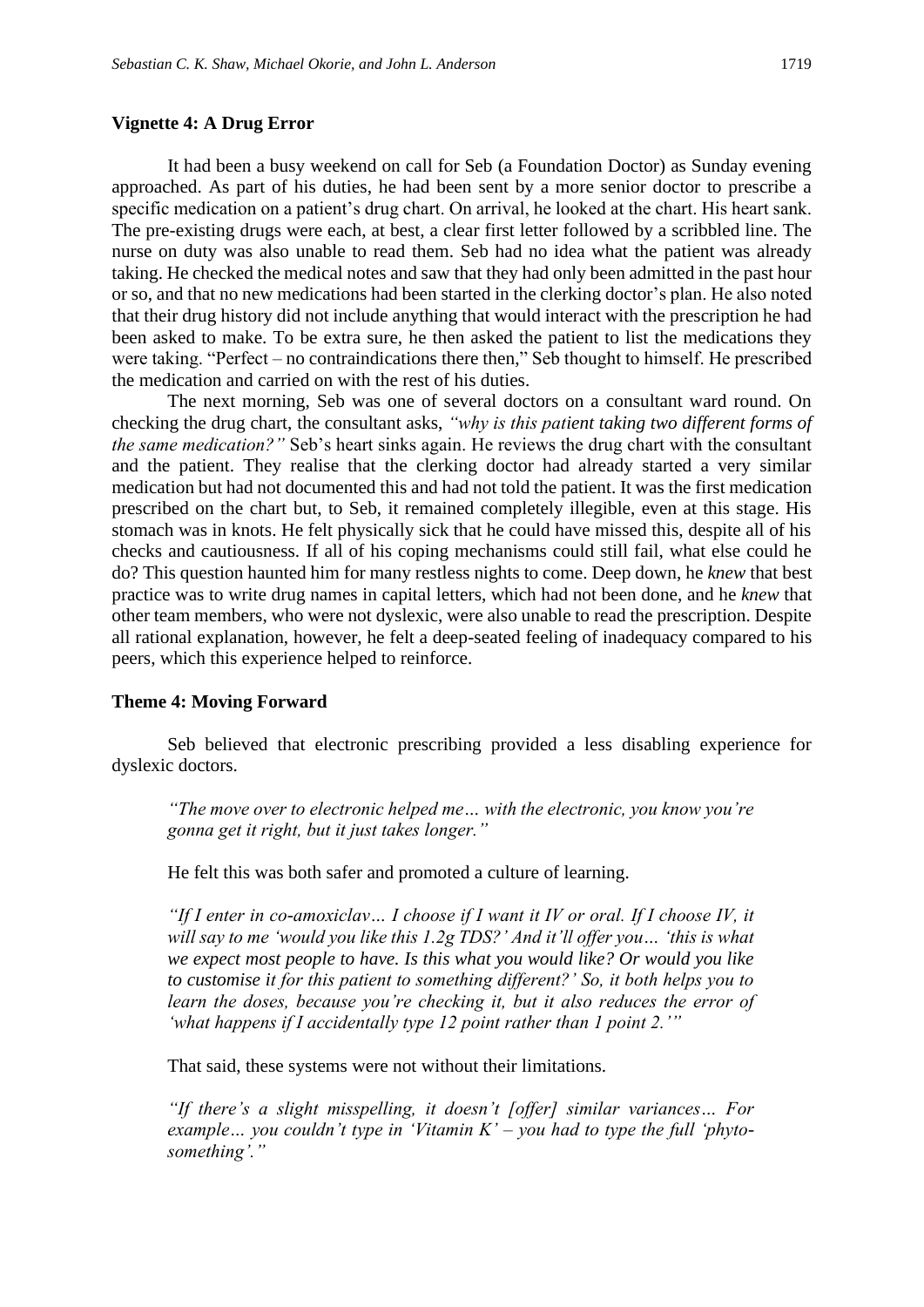These systems may also have the potential to be more accessible for doctors with diverse needs in the future.

*"Some dyslexic individuals really benefit from hearing things… So, I guess if there's some way of having an option where a computer could say what a drug is – [one that] you're about to prescribe… [if] it reads it out to you in a voice… That might help some people. So, it might say 'gentamicin' out loud and you can be like 'good – that's what I wanted.'"*

Such adaptations would not be possible with handwritten prescribing systems. Another accessible feature included colour coding.

*"[Where] it's colour coded, you know you can hit this button to do this, or [that] the pharmacist hasn't reviewed it [yet because] it's yellow… And you can see everything about it in a very colour coded, simple way… I think that makes a big, big difference."*

#### **Vignette 5: The Clinical Environment and Prescribing**

Seb (now a Speciality Trainee doctor) is at work covering a busy medical ward. He is surrounded by various consultants, physiotherapists, nurses, healthcare assistants, and other staff. Everyone is talking and multiple telephones are ringing. He can hear a patient's relative having a heated conversation with a social worker nearby, and a consultant teaching a medical student on his other side. Despite this, he consciously works on drowning out the background noise and distractions – it is taking all of his energy to focus. He has just reviewed a patient who is quite unwell and needs antibiotics to be prescribed as a matter of urgency. One of these antibiotics needs complicated dosing and frequency calculations based on patient blood results. Seb begins his calculations. Suddenly, he sees a shadow appear over him. He looks up to see one of the nurses looking down at him.

Nurse: *"Doctor, I have a telephone call for you."*

Seb: *"Sorry, I'm just trying to prescribe some medicines. Do you happen to know who it is and if it is urgent? Or if I can call them back?"*

Nurse: *"I will find out."*

Seb: *"Thank you."*

Seb begins to re-commence calculations. He opens the blood results and gets out his calculator. A matter of seconds later, a different nurse appears standing over him.

Nurse: *"Seb, do you have a sec to look at my patient's legs whilst the dressings are down? It was written in the clerking doctor's notes that we should get another doctor to see them when they are off."*

Seb: *"No problem. Just give me 10 minutes to finish what I'm doing if that's ok? Sorry, I'll be there as quickly as I can."*

Nurse: *"No problem at all."*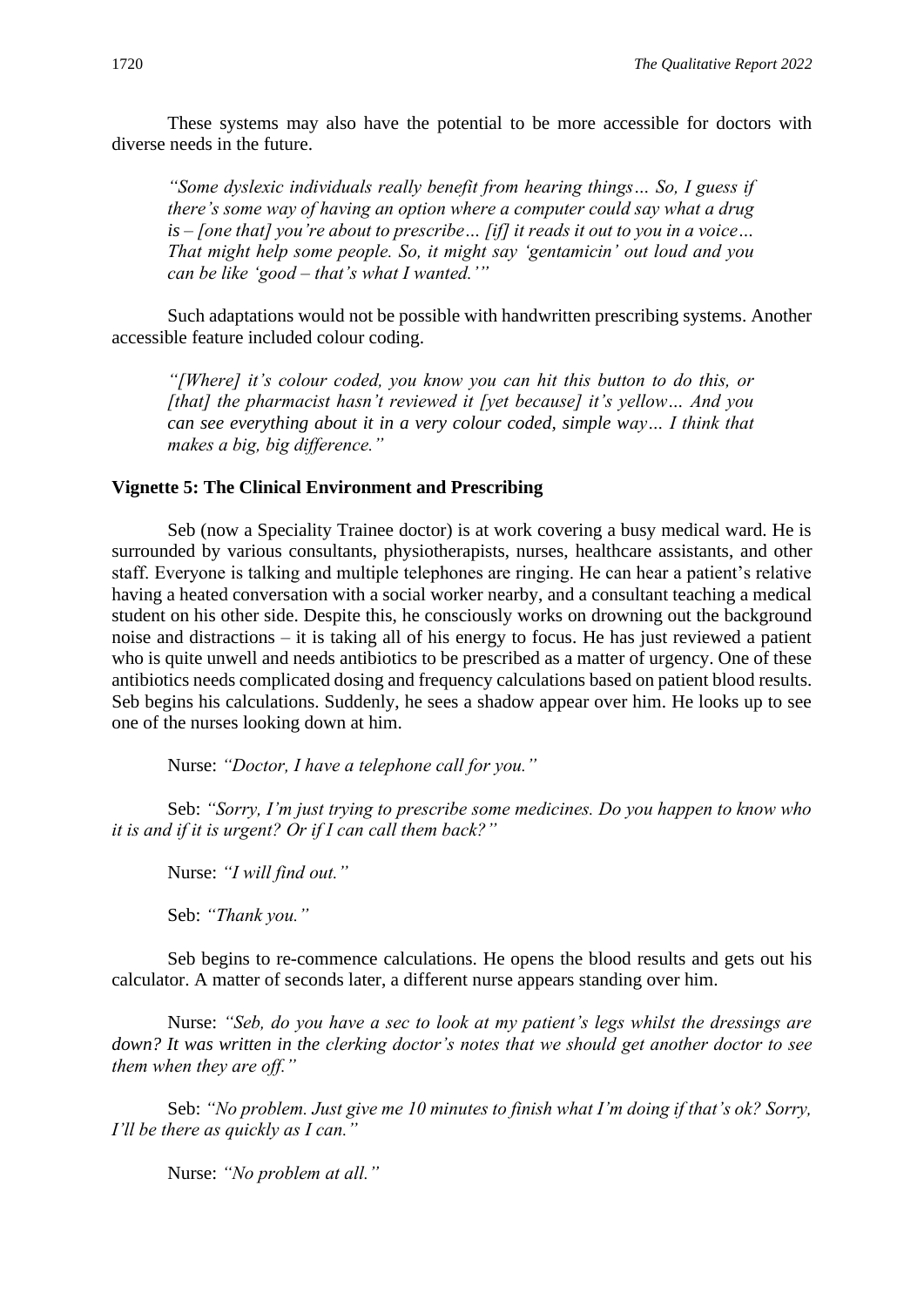The nurse leaves and Seb looks back down at the drug chart, calculator and blood results. "Where was I?", he thinks. He begins to enter the information into the calculator again. He starts again from scratch, just to make sure he doesn't make a mistake. However, a few seconds later, one of the physiotherapists calls over from across the desk.

Physiotherapist: *"Seb, do you know if Mrs X is medically ready for us to review her? I know you didn't see her, but I thought you might know?"*

Seb: *"Umm… Yes, I think so. But please do check the notes. Sorry."*

Physiotherapist: *"Thanks!"*

Seb looks back down at his work, yet again. Before he can restart entering numbers into his calculator, the first nurse re-appears.

Nurse: *"Doctor, I have asked who was on the phone. It is a registrar from another team. They say they need a favour from one of the doctors here."*

Seb: *"OK… If it isn't specifically for me, is there no one else you could ask? Sorry, I am just trying to prescribe something for an unwell patient."*

Nurse: *"No. I don't want to interrupt the other doctors as they are all engaged in conversations and you are sitting over here alone."*

Seb: *"Right… OK. Sure, no problem. Please tell them I will be there in 5 minutes if they are happy to hold."*

Nurse: *"But they are on the phone right now."*

Seb: *"2 minutes then… Anything... Please. I'm sorry, but the sick patient is my priority, especially if the phone call is just about a favour. I need to finish what I am doing as a matter of patient safety."*

The nurse, clearly dissatisfied with this response, reluctantly leaves. Feeling extremely tense by this point, Seb restarts his calculations. Before he can finish, a Foundation Year One (FY1) doctor appears next to him – *"Seb, I'm sorry to bother you. I need your advice quickish about a patient."* Once Seb has advised them, he goes back to calculating antibiotic doses and frequencies – again. This time, he manages to finish. It takes him less than 2 minutes without the interruption. He double checks his prescription and then takes a second to compose himself and to prioritise the various jobs that had come to light during the last 10 minutes or so. He also briefly wonders why nurses have "protected" drug rounds to prevent mistakes, but that this same concern and protection did not extend to the prescription of the medicines. His head is spinning. The very thought of any more reading or writing is making his eyes blur. Yet, he knows he has to "fight through" this to be viewed as an effective doctor. And with this thought, he goes to answer the phone call.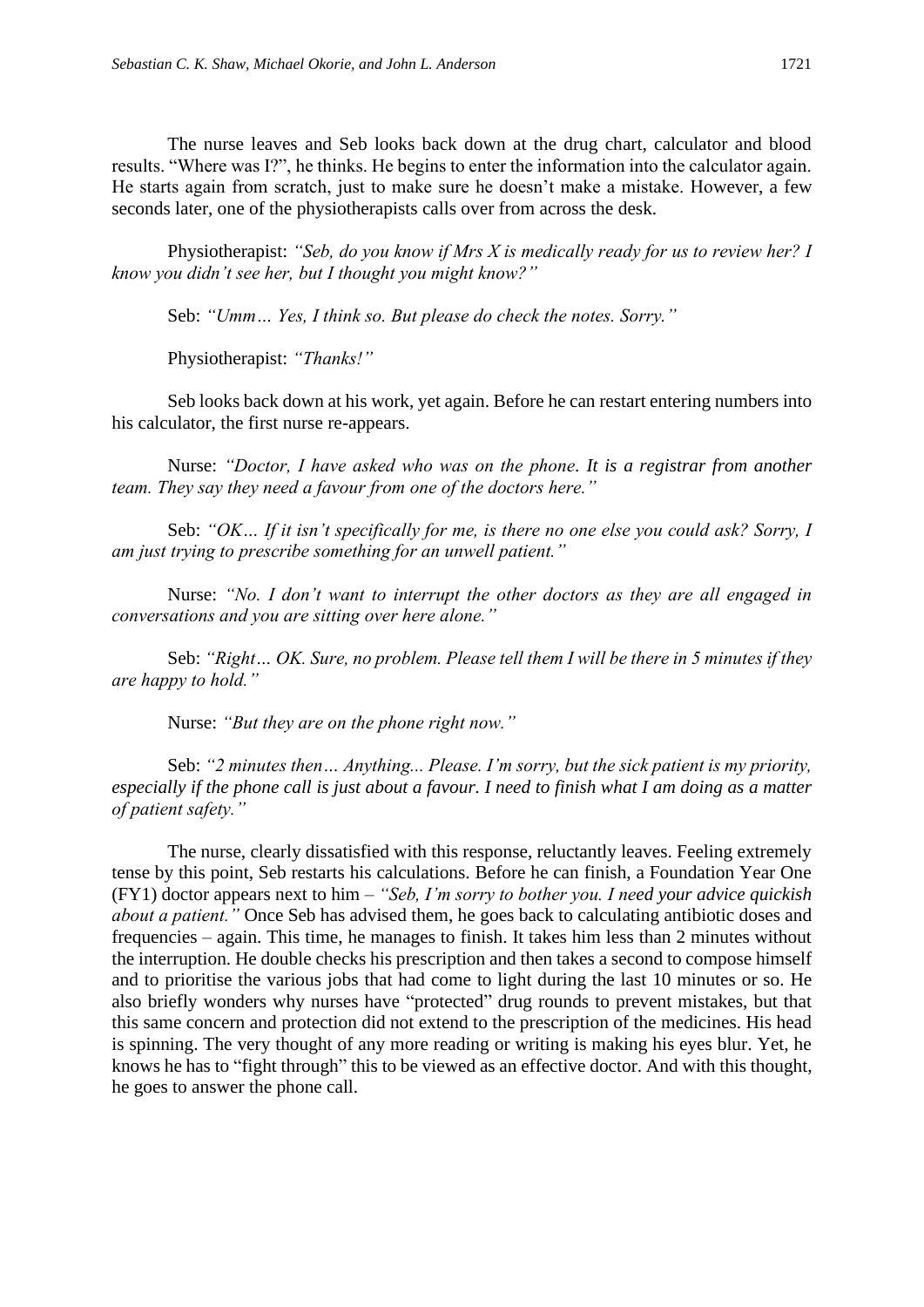#### **Discussion**

In this study we have explored Seb's experiences of prescribing as a dyslexic doctor. Issues that emerged included a lack of active learning/assessment at an undergraduate level, a lack of support, potential safety concerns regarding handwritten charts, and the distractions of a very busy and chaotic environment. He felt that electronic prescribing was a positive step forwards for both safety and accessibility. Many of these experiences are likely to resonate with all prescribers in some way, regardless of dyslexia. This highlights the natural spectrum of diversity and the breadth of potential systemic issues within the medical workforce.

In line with our theoretical framework, we have explored and reported several particular issues. At an undergraduate level, teaching methods focussed on learning by copying out medication names and facts – rote learning. However, 70% of dyslexic doctors report slow reading speeds, 61% report poor spelling, and 43% report slow writing speeds (Anderson & Shaw, 2020). In keeping with the relational model of disability, teaching prescribing skills in this way may unknowingly act to disadvantage dyslexic students compared to the rest of their cohort (Musto, 2013). Furthermore, the assessment of prescribing skills in time-pressured written exams may also be acting to disadvantage dyslexic students. This may also be at odds with Miller's pyramid for the assessment of clinical competencies. Prescribing is a good example of complex clinical performance, as it so often requires aspects of problem recognition, diagnostic reasoning, knowledge application, and the practical ability to write the prescription itself. As such, Miller's pyramid would suggest that this vital aspect of clinical performance (the top of the pyramid) may be best assessed in real clinical settings (Witheridge et al., 2019). This may also act to remove some potentially disabling aspects of standard assessments for dyslexic students. This could be further supported by a recent study into candidate performance in the UK Prescribing Safety Assessment, which found that candidates requiring reasonable adjustments in the exam (such as dyslexic students) were underperforming compared to their peers (Hutchinson et al., 2020). This is a dilemma requiring further research.

At a postgraduate level, we identified a particular issue with a lack of awareness of dyslexia and its associated learning differences. This lack of awareness led to a lack of exogenous support through an inability of supervisory staff to consider possible adjustments with regards to prescribing, despite displaying a willingness to try. This is another good example of systemic and societal factors inadvertently acting to disable individuals with diverse needs. This once again supports the relational model of disability (Musto, 2013). This lack of awareness of dyslexia in clinical supervisors, alongside placing the emphasis on dyslexic doctors to generate their own reasonable adjustments, may contribute to feelings of powerlessness in dyslexic doctors (Shaw, 2018). In conjunction with increasing workloads, this could further compromise their wellbeing and could potentially impact patient safety. Furthermore, some of the postgraduate experiences reported highlight a possible 'us and them' culture, whereby dyslexic doctors may unknowingly segregate themselves off from their peers in search of camaraderie. Many of the recalled conversations with fellow dyslexic doctors centred around a sense of being different in some way from the non-dyslexic doctors. This sense of "othering" is interesting and unexpected. This may in part stem from a sense of unity in their struggles surrounding prescribing, whereby they sought validation of the various aforementioned systemic and social barriers.

The clinical environment in itself was felt to be hazardous to a safe and effective prescribing process – as evidenced in Vignette 5. All too often Seb finds that real clinical environments are loud, distracting, and full of interruptions. This is just part of everyday life as a doctor in the UK NHS. However, 45% of dyslexic doctors have previously reported being easily distracted by noises and 49% have reported problems working with distractions (Anderson & Shaw, 2020). This highlights further issues. Whilst this working environment is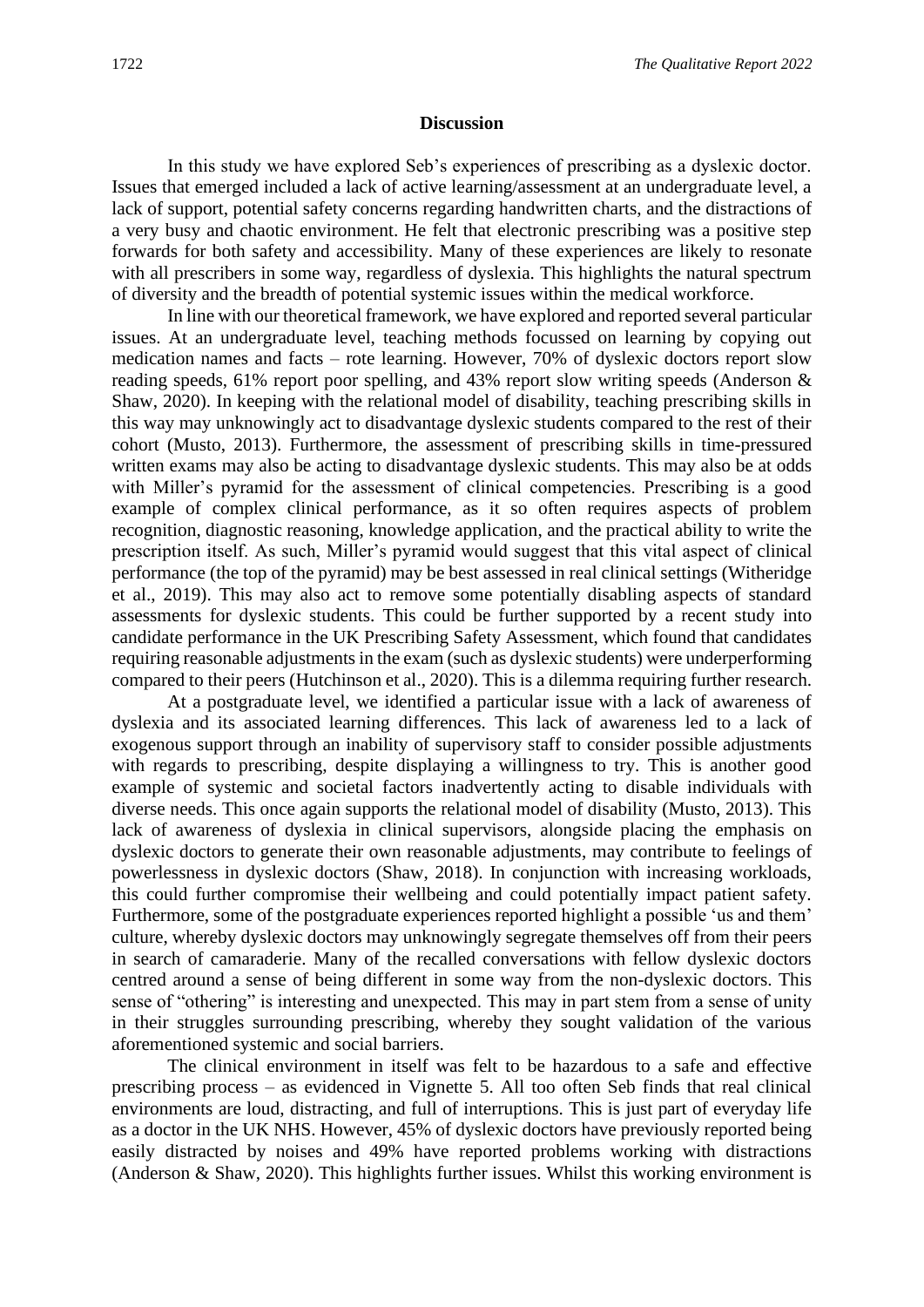clearly less than ideal for any doctor to undertake complex prescribing tasks, it may, once again, act to overtly disable those who are dyslexic. We also highlighted a potential social issue concerning the prescribing of medicines that could directly impact patient safety. The various colleagues in Vignette 5 did not hesitate to repeatedly interrupt Seb, despite him being clearly engaged in the prescription of a complex medicine. This calls into question whether these early stages of the prescription process should be 'protected' from interruption in the same fashion as nursing drug rounds, for the promotion of best practice and patient safety – perhaps, through the provision of a designated "safe area" for prescribing. Further research is needed to explore this.

Our findings complement the work of others, highlighting that newly qualified doctors in general felt ill-prepared to prescribe, and that there was a lack of education on prescribing skills at medical school (Heaton et al., 2008; Monrouxe et al., 2017). Seb's desire for a more practical approach to learning prescribing is supported by Linton and Murdoch-Eaton, who recommend that "prescribing training needs to simulate practice" and that "students need to engage in the whole complexity of tasks underpinning prescribing, from making the diagnosis and deciding the therapeutic intervention through to monitoring the effects of the drug for holistic understanding" (Linton & Murdoch-Eaton, 2020).

Seb's awareness of his dyslexia fed into various coping mechanisms, which enabled him to avoid errors. He was hyper-aware of mistakes and patient safety concerns. This is at odds with the findings of Lane and Roberts (2020), who reported that junior doctors in general tended to accept errors as an inevitability in clinical practice and that that this rationalisation and lack of ownership could be seen as lacking in empathy by patients or their relatives. Seb's example illustrates how dyslexic doctors may develop an awareness and fear of making mistakes which may help them to compensate to the extent that they perform better than their non-dyslexic peers. In this sense, our findings suggest that being dyslexic may foster a more open culture of ownership over mistakes. It is possible that this may in turn have the potential to lead to improved patient outcomes and experiences. However, it is also possible that this may be something specific to Seb. This is therefore an area in need of further research. Such an awareness may also be at the expense of doctors' wellbeing. Seb's increased awareness led to over-compensation, increased workloads, and anxiety – thus negatively impacting his quality of life and career satisfaction. In addition, the cautionary approach to prescribing by Seb led to issues when time was of the essence, such as during ward rounds and patient admission and discharge processes. This could negatively impact workflow efficiency and generate working relationship tensions within the clinical team. This is another area that would benefit from further in-depth research.

There is currently much debate regarding the effectiveness of electronic prescribing systems. Odukoya and Chui (2013) felt that they may introduce a new source of errors and could therefore create patient safety concerns. Motulsky et al. (2015) concluded that "paper prescriptions were still perceived as the best means for safe and effective processing of prescriptions in pharmacies" (p. 1). Our results are at odds with these studies. We suggest that electronic prescribing systems could be safer, more accessible, and more educational for dyslexic doctors. At the very least, they take away the issue of illegible handwriting. This is supported by Porterfield et al. (2014), who reported that the introduction of these systems "reduces prescribing errors, increases efficiency, and helps to save on healthcare costs" (p. 1). In recognition of the crucial role electronic prescribing can play in safe and effective prescribing, the UK government has prioritised funding to enable implementation of hospital electronic prescribing and medicines administration systems (Acute Care and Workforce, 2018; United Kingdom Government, 2019). Our results also highlight the need to consider accessibility when choosing/implementing an electronic prescribing system. Such considerations are vital in order to comply with equality legislation – for example, the UK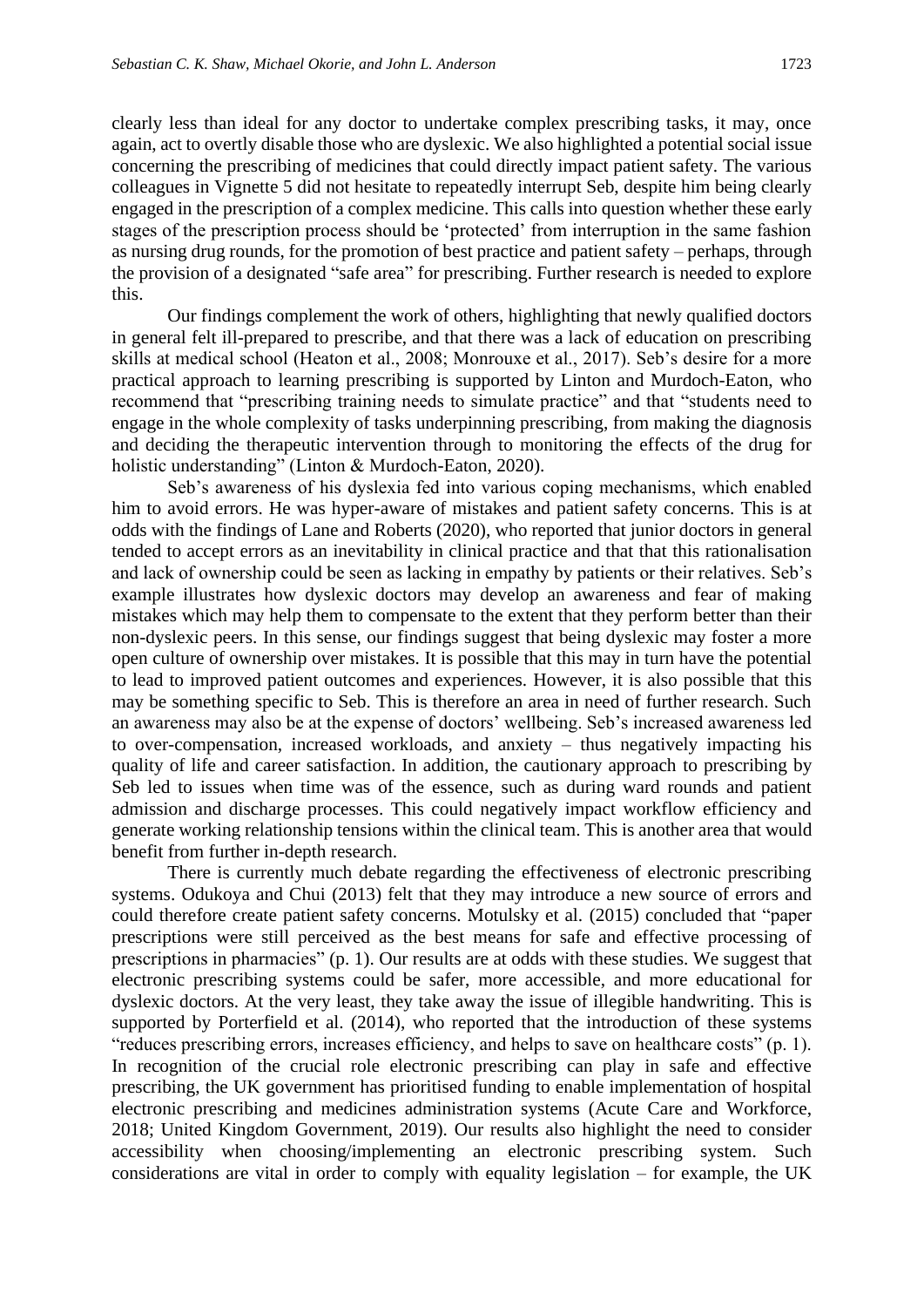Equality Act, which requires reasonable adjustments to be made to UK workplaces for those with disabilities (Great Britain, 2010).

Our findings regarding a perceived culture of improved acceptance of hidden disabilities are reassuring. These have recently been mirrored in a study of the experiences of dyslexic medical students during COVID-19 (Shaw et al., 2021). However, the lack of specific support for trainees in our findings requires further consideration, both at medical school and in the workplace. We feel there is a need to reframe the education and discourses surrounding dyslexia to align with the relational model of disability. There is a need to consider specific support for dyslexic doctors to assist them with safe and effective prescribing. Our results suggest that implementing electronic prescribing systems with colour coding and other accessible features may be a good first step. However, 36% of dyslexic doctors do report difficulty reading from screens (Anderson & Shaw, 2020). This highlights the importance of tailoring support to each individual, and also the need to consider accessibility options within electronic prescribing systems.

#### **Autoethnography as a Self-Improvement Tool**

An important aspect of autoethnography is the inherent involvement of deep reflexivity and its potential to foster positive self-change (Cluster, 2014). Some evidence has shown that autoethnographic research can in itself act as a form or therapy for the researchers (Walker et al., 2020). Working through their culturally grounded experiences in a deep and meaningful way can help autoethnographic researchers to let go of some associated emotional baggage/burdens.

## **Seb**

Working on this study has been a long and intense journey. It has forced me to consider my own fears and anxieties in relation to prescribing, and then to open these up visibly to the world. With this approach comes a great deal of vulnerability. I have partially overcome this sense of vulnerability by writing our results in the third person. This was a conscious decision that allowed me to dissociate myself from the prose whilst still emotionally working through the issues and exposing them to the world to shed light on this culture and take a positive step for the profession as a whole. In previous autoethnographic work, we have also achieved this sense of anonymity through the introduction of pseudonyms (Walker et al., 2020).

In a similar fashion, I struggled working through some of the reviewer comments in relation to my own positioning in this study. This was a first for me, as I have not encountered emotional difficulties with reviews of previous autoethnographic work. Comments were fair and constructive in their criticism, primarily highlighting my own detachment from the narrative in places. On reflection, this was a fine line to walk for me. I needed to expose enough of my experiential and emotional vulnerability to meet our sociologically-inclined goals. However, I had to juggle this with a fear of judgement, given the often competitive and unsupportive environment of medical practice. To this day, I have my reservations about my outing within this study – not as dyslexic, but specific to my presented experiences, thoughts, and feelings. However, this is overridden by my drive for social justice within the medical profession. Through publishing this, I hope to show other dyslexic doctors that they are not alone in such experiences and to help ameliorate any potential fears for dyslexic medical students.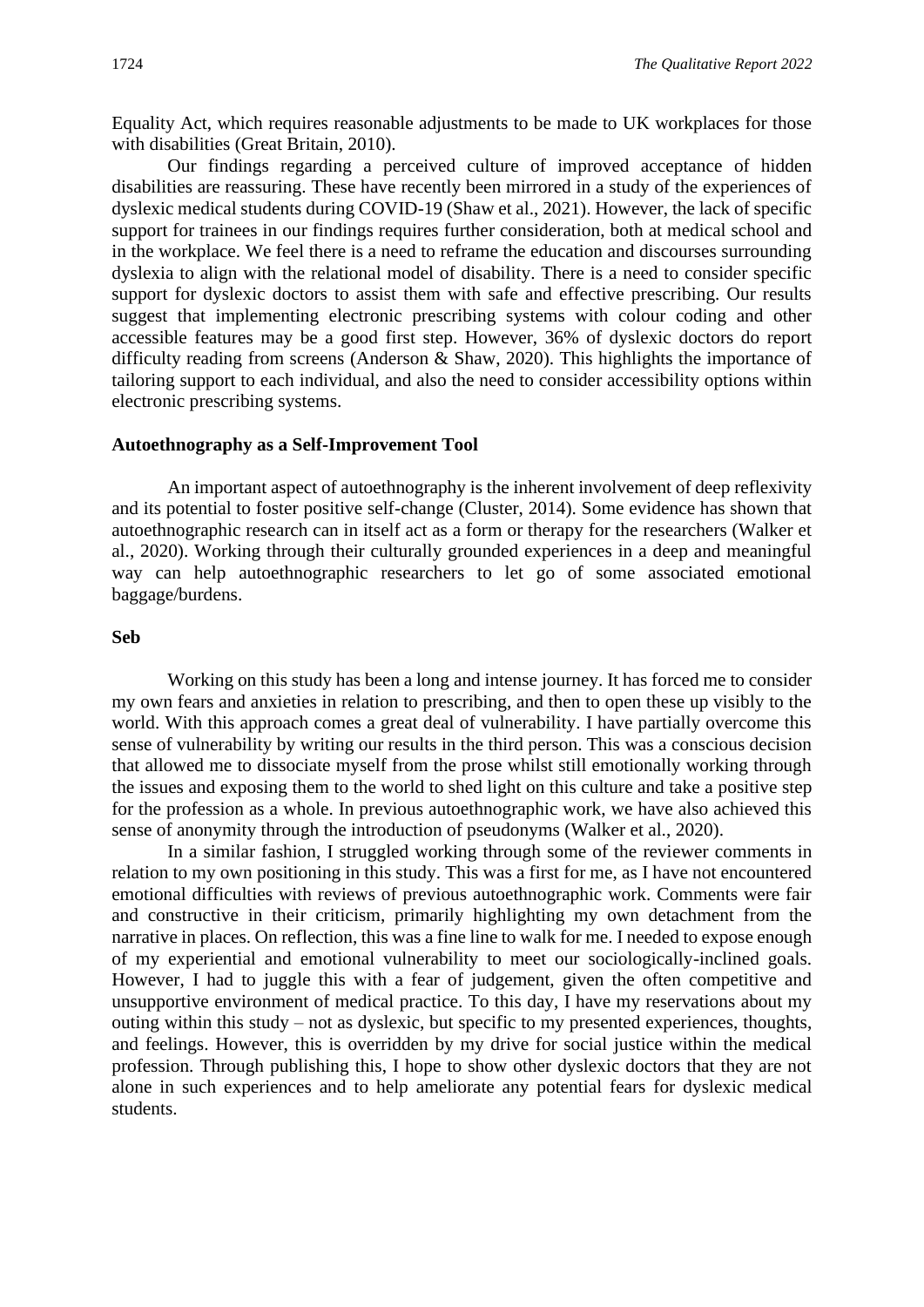#### **Mike**

I am deeply involved in prescribing education both at undergraduate and postgraduate levels. This enables me to appreciate the continuum of the medical education journey in this regard. It was very interesting being involved in various aspects of this study as it provided an opportunity for me to interact with a product (Seb) of the medical education curriculum I have helped shape. Although I recognise that practical prescribing is a complex task and should be very heavily weighted, this was not reflected in the curriculum I was teaching on and interactions with other colleagues confirm similar in medical schools across the UK. This is quite humbling and more so when one ponders the apparent lack of support in prescribing in relation to dyslexia.

This research study has exposed me to further efforts that should be made to elucidate the issues around prescribing education in general but more specifically with dyslexia and attempts to optimise the experience for medical students and postgraduate trainees. Ultimately this might reduce the burden of prescribing errors and improve patient outcomes.

#### **John**

My role in this study was to provide a theoretical and methodological overview from my background in medical sociology. I had previously supervised Seb's earlier autoethnographic exploration of his experiences as a dyslexic medical student (Shaw et al., 2016). In this study I was invited to join Seb and Mike in Seb's exploration of his experiences as a medical student and doctor having to come to grips with the complex world of prescribing in medicine. The experiences and circumstances of this were sufficiently novel to justify this approach. Unlike Mike, I am not involved in teaching medical undergraduates – only postgraduates – and was therefore "academically neutral" and could provide such a neutral sounding board within the team. In our previous work, I discussed my role as a mentor to Seb and the many facets of my role which could potentially conflict. This was not the case in this study, although my background in Transactional Analysis psychotherapy could have provided insights into any personal and emotional issues – had any significant ones had arisen. I was particularly impressed by the breadth of Seb's introspections which ranged from medical school to clinical placements and his home life. His respect for others and their anonymity was also apparent and to his credit. The fact that he chose to adopt an analytic autoethnographic approach rather than an evocative autoethnographic approach meant more work but awarded us all, as a team, to get to grips with the analysis of the two sources of data available to us – Seb's autobiographical account and the interview date from Mike's interview with him. This made for a challenging but more interesting study for us all.

#### **Strengths and Limitations**

Autoethnography was a well-suited approach to explore our primary aims. It allowed us to make use of the wealth of experiences and insights of our research team to explore the impacts of dyslexia on prescribing from a sociocultural perspective. It also allowed us to broaden our own perspectives, and to grow as researchers throughout the process. The production of this autoethnography can allow readers to view Seb's culturally grounded experiences through a sociological lens.

Given its interpretivist nature, this study aligns itself with a subjective view on both ontology and epistemology. As such, it does not strive to produce generalizable results in the traditional sense. It presents a single, subjective case, in a single country, at a single point in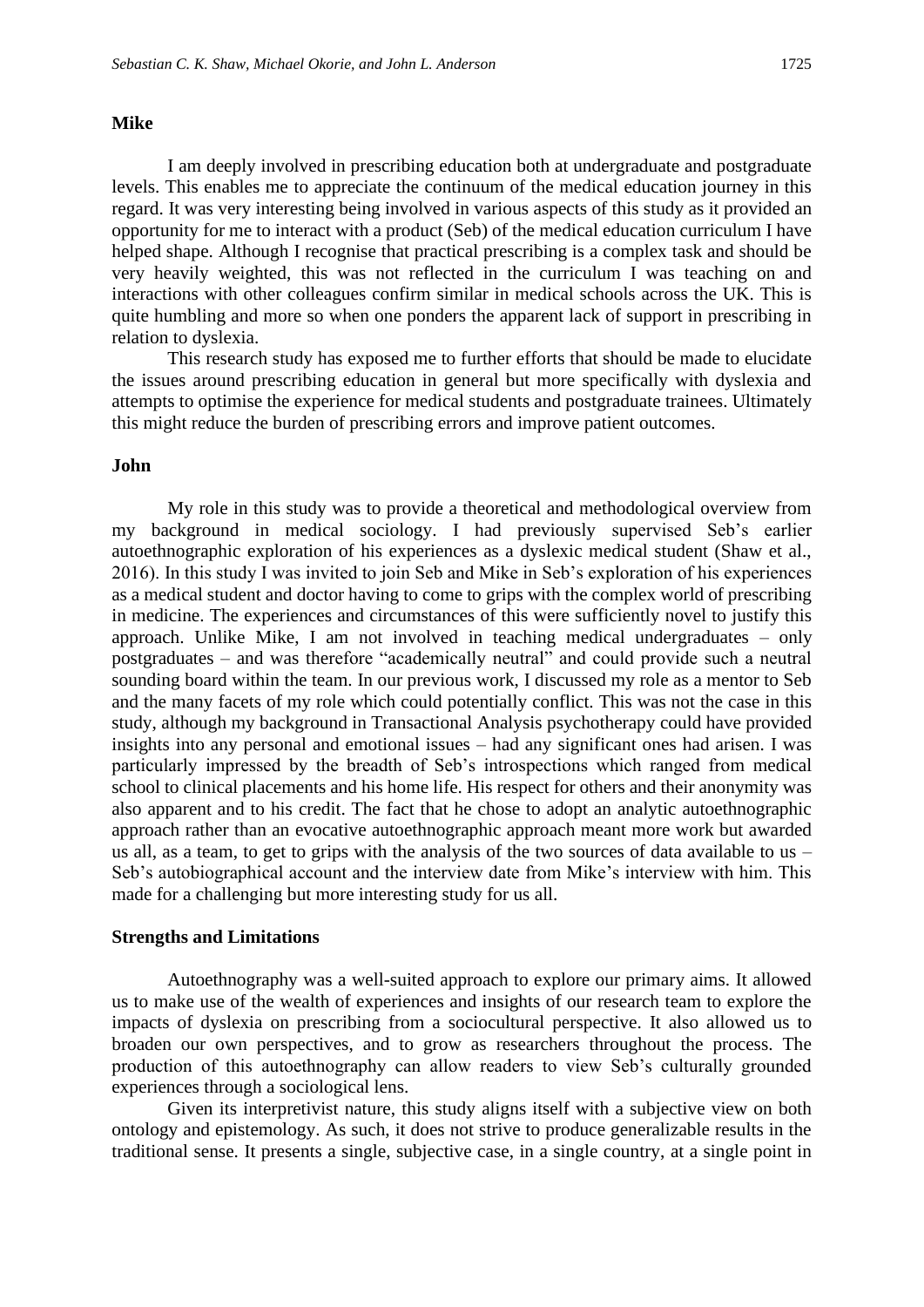time. There may, however, be important transferable meanings and concepts found throughout Seb's story. Ellis et al. (2011, p. 1) elaborate as follows:

Generalizability is also important to autoethnographers, though not in the traditional, social scientific meaning… In autoethnography, the focus of generalizability moves from respondents to readers, and is always being tested by readers as they determine if a story speaks to them about their experience or about the lives of others they know…

## **Conclusions**

The prescribing of medicines is an intricate process that requires appropriate knowledge, skill, and behaviour to be performed to a safe and effective standard. This in turn might help achieve optimal outcomes for patients. Despite its many associated strengths, dyslexia also has the potential to adversely impact prescribing. Here we have presented Seb's experiences as a medical student and as a dyslexic prescriber using an autoethnographic approach. Issues highlighted included a lack of appropriate active learning/assessment at an undergraduate level, a lack of support, and potential safety concerns regarding handwritten charts. The extra time allowed during assessments at an undergraduate level is not mirrored in any protected time in the hectic clinical environments and addressing this in practice might prove quite challenging. We have elicited various cultural, social, and environmental factors that may be acting to disadvantage dyslexic doctors with regards to the prescribing of medicines. Electronic prescribing was felt to be a positive step forwards for both safety and accessibility. However, further in-depth research is now required with regards to supporting dyslexic doctors with prescribing – for example, exploring environmental optimisation.

#### **References**

- Acute Care and Workforce/Acute Care and Ouality/COC, Investigations and Ouality Policy/17160. (2018). *The report of the short life working group on reducing medication-related harm*. Department of Health & Social Care.
- Anderson, J. L., & Shaw, S. C. K. (2020). The experiences of medical students and junior doctors with dyslexia: A survey study. *International Journal of Social Sciences and Educational Studies*, *7*(1), 62-71. https://doi.org/10.23918/ijsses.v7i1p62
- Anderson, L. (2006). Analytic autoethnography. *Journal of Contemporary Ethnography*, *35*(4), 373-395. https://doi.org/10.1177/0891241605280449
- Chang, H., Ngunjiri, F., & Hernandez, K. A. (2013). *Collaborative autoethnography*. Routledge.
- Cluster, D. (2014). Autoethnography as a transformative research method. *The Qualitative Report*, *19*(37), 1-13. https://doi.org/10.46743/2160-3715/2014.1011
- Costley, C., Elliott, G. C., & Gibbs, P. (2010). *Doing work based research: Approaches to enquiry for insider-researchers*. SAGE.
- Denshire, S. (2014). On auto-ethnography. *Current Sociology Review*, *62*(6), 831-850. https://doi.org/10.1177/0011392114533339
- Dornan, T., Ashcroft, D., Heathfield, H., Lewis, P., Miles, J., Taylor, D., Tully, M., & Wass, V. (2009). *An in depth investigation into causes of prescribing errors by foundation trainees in relation to their medical education - EQUIP study*. G. M. Council.
- Ellis, C. (2007). Telling secrets, revealing lives: Relational ethics in research with intimate others. *Qualitative Inquiry*, *13*(1), 3-29. https://doi.org/10.1177/107780040694947
- Ellis, C., Adams, T. E., & Bochner, A. P. (2011). Autoethnography: An overview. *Forum:*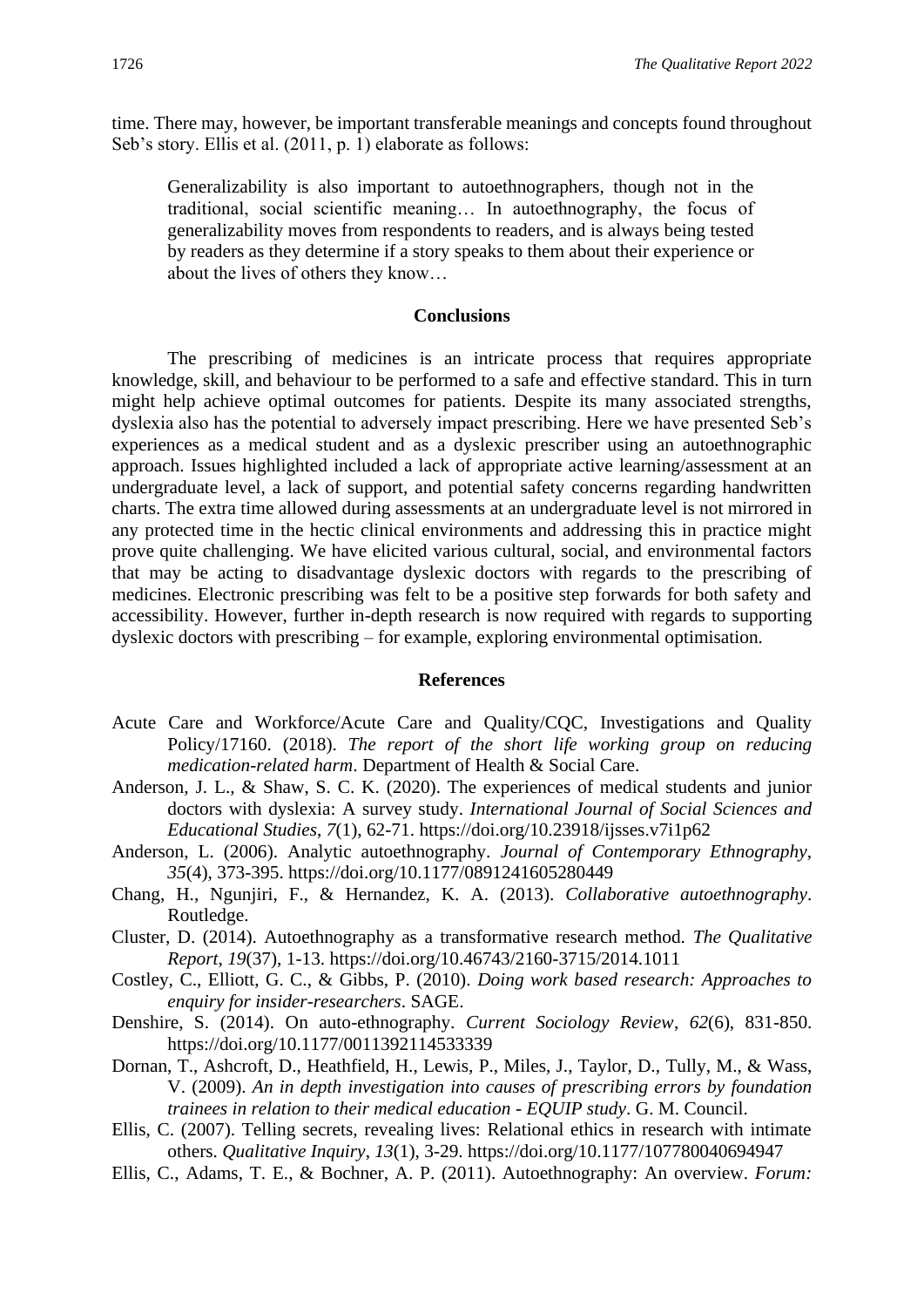*Qualitative Social Research*, *12*(1), Art. 10. https://doi.org/10.17169/fqs-12.1.1589 Equality Act. (2010). (Great Britain).

- http://www.legislation.gov.uk/ukpga/2010/15/pdfs/ukpga\_20100015\_en.pdf
- Farrell, L., Bourgeois-Law, G., Regehr, G., & Ajjawi, R. (2015). Autoethnography: Introducing the "I" into medical education research. *Medical Education*, *49*(10), 974- 982. https://doi.org/10.1111/medu.12761
- Grant, A. (2019). Dare to be a wolf: Embracing autoethnography in nurse educational research. *Nurse Education Today*, *82*, 88-92. https://doi.org/10.1016/j.nedt.2019.07.006
- Green, W., Shahzad, M. W, Wood, S., Martinez Martinez M., Baines, A., Navid, A., Jay, R., Whysall, Z., Sanders, J., & Patel, R. (2020). Improving junior doctor medicine prescribing and patient safety: An intervention using personalised, structured, videoenhanced feedback and deliberate practice. *British Journal of Clinical Pharmacology*, *86*(11), 2234-2246. https://doi.org/10.1111/bcp.14325
- Habib, M., & Giraud, K. (2013). Dyslexia. In O. Dulac, M. Lassonde, & H. B. Sarnat (Eds.), *Handbook of clinical neurology* (Vol. 3, pp. 229-236). Elsevier.
- Heaton, A., Webb, D. J., & Maxwell, S. R. (2008). Undergraduate preparation for prescribing: The views of 2413 UK medical students and recent graduates. *British Journal of Clinical Pharmacology*, *66*(1), 128-134. https://doi.org/10.1111/j.1365- 2125.2008.03197.x
- Hutchinson, K., Ricketts, W. M., Maxwell, S., & Ng, F. L. (2020). Candidates registered for reasonable adjustments underperform compared to other candidates in the national undergraduate Prescribing Safety Assessment: Retrospective cohort analysis (2014- 2018). *British Journal of Clinical Pharmacology*, *87*(3), 946-954. https://doi.org/10.1111/bcp.14446
- Lane, A. S., & Roberts, C. (2020). Phenomenological study of medical interns reflecting on their experiences, of open disclosure communication after medication error: Linking rationalisation to the conscious competency matrix. *BMJ Open*, *10*(5), e035647. https://doi.org/10.1136/bmjopen-2019-035647
- Lapadat, J. C. (2017). Ethics in autoethnography and collaborative autoethnography. *Qualitative Inquiry*, *23*(8), 1-15. https://doi.org/10.1177/1077800417704462
- Linton, K. D., & Murdoch-Eaton, D. (2020). Twelve tips for facilitating medical students prescribing learning on clinical placement. *Medical Teacher*, *42*(10), 1134-1139. https://doi.org/10.1080/0142159X.2020.1726309
- Maxwell, S., & Walley, T. (2003). Teaching safe and effective prescribing in UK medical schools: A core curriculum for tomorrow's doctors. *British Journal of Clinical Pharmacology*, *55*(6), 496-503. https://doi.org/10.1046/j.1365-2125.2003.01878.x
- Monrouxe, L. V., Grundy, L., Mann, M., John, Z., Panagoulas, E., Bullock, A., & Mattick, K. (2017). How prepared are UK medical graduates for practice? A rapid review of the literature (2009-2014). *BMJ Open*, *7*(1), 1-18. https://doi.org/10.1136/bmjopen-2016- 013656
- Motulsky, A., Sicotte, C., Gagnon, M., Payne-Gagnon, J., Langue-Dube, A., Rochefort, C. M., & Tamblyn, R. (2015). Challenges to the implementation of a nationwide electronic prescribing network in primary care: A qualitative study of users' perceptions. *Journal of the American Medical Informatics Association*, *22*(4), 838-848. https://doi.org/10.1093/jamia/ocv026
- Musto, J. S. (2013). *How do medical students with specific learning difficulties (SpLD) cope in a clinical setting?* [Unpublished doctoral dissertation]. University of East Anglia.
- NHS Digital. (n.d.). *Prescribing*. https://digital.nhs.uk/prescribing
- Odukoya, O. K., & Chui, M. A. (2013). E-prescribing: A focused review and new approach to addressing safety in pharmacies and primary care. *Research in Social and*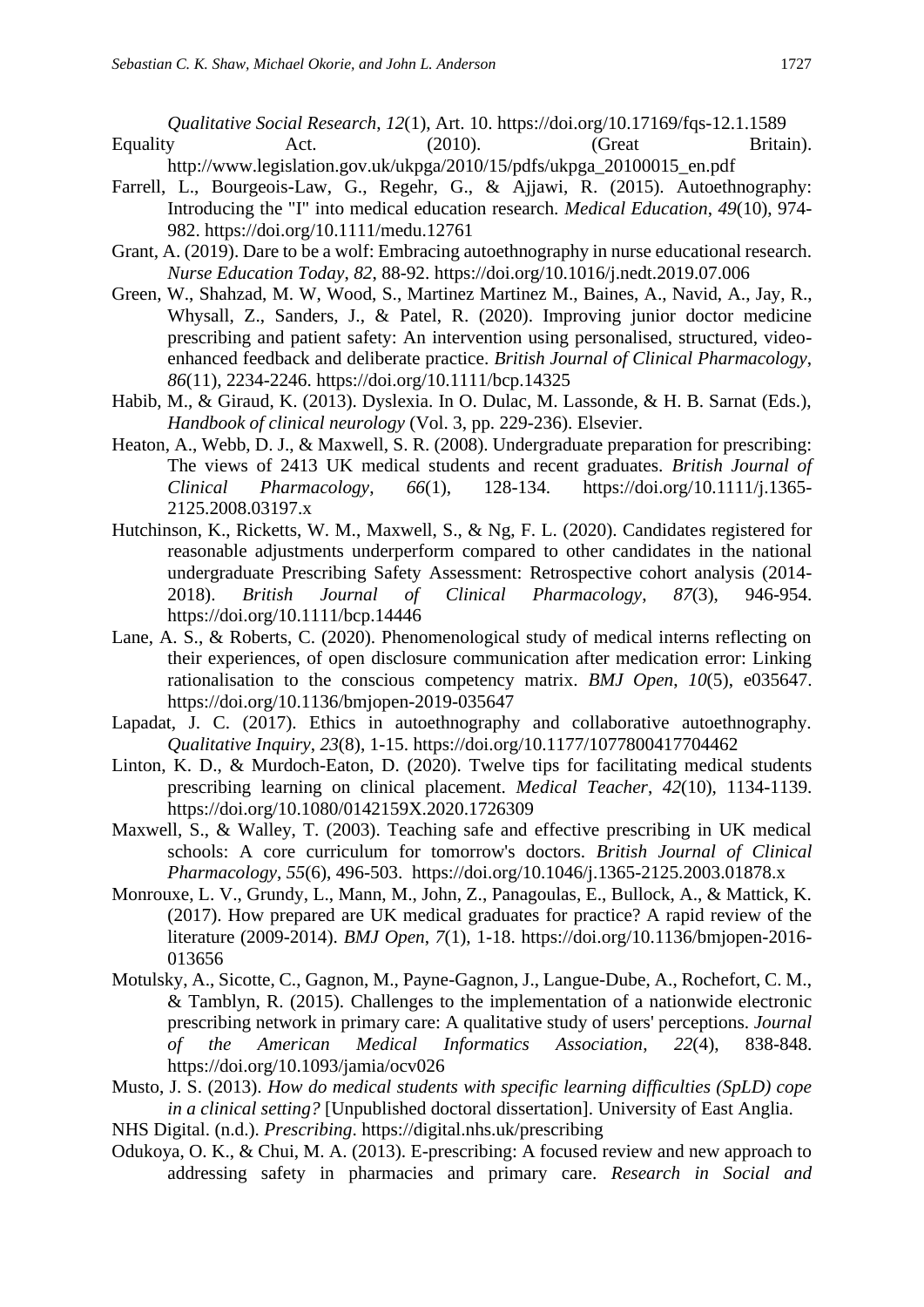*Administrative Pharmacy*, *9*(6), 1-10. https://doi.org/10.1016/j.sapharm.2012.09.004

- Pitard, J. (2016). Using vignettes within autoethnography to explore layers of cross-cultural awareness as a teacher. *Forum: Qualitative Social Research*, *17*(1), Art. 11. https://www.qualitative-research.net/index.php/fqs/article/view/2393/3923
- Porterfield, A., Engelbert, K., & Coustasse, A. (2014). Electronic prescribing: Improving the efficiency and accuracy of prescribing in the ambulatory care setting. *Perspectives in Health Information Management*, *11*, 1-13.
- Shaw, S. C. K. (2018). Learned helplessness in doctors with dyslexia: Time for a change in discourse? *Nurse Education in Practice*, *32*, 99-100. https://doi.org/10.1016/j.nepr.2018.02.001
- Shaw, S. C. K. (2019). An introduction to the role of relational ethics in qualitative healthcare education research. *Nurse Education in Practice*, *36*, 157-158. https://doi.org/10.1016/j.nepr.2019.04.005
- Shaw, S. C. K., Anderson, J. L., & Grant, A. J. (2016). Studying medicine with dyslexia: A collaborative autoethnography. *The Qualitative Report*, *21*(11), 2036-2054. https://doi.org/10.46743/2160-3715/2016.2570
- Shaw, S. C. K., Grant, A. J., & Anderson, J. L. (2018). Autoethnography in action: A research methods case study on the use of a collaborative autoethnography to explore the culture of studying medicine with dyslexia. *SAGE Research Methods Cases.*  https://doi.org/10.4135/9781526427229
- Shaw, S. C. K., Hennessy, L. R., & Anderson, J. L. (2021). The learning experiences of dyslexic medical students during the COVID-19 pandemic: A phenomenological study. *Advances in Health Sciences Education*, 27(1), 107-124. https://doi.org/10.1007/s10459-021-10074-7
- Shaw, S. C. K., Hennessy, L. R., Okorie, M., & Anderson, J. L. (2019). Safe and effective prescribing with dyslexia. *BMC Medical Education*, *19*(1), 1-6. https://doi.org/10.1186/s12909-019-1709-5
- United Kingdom Government. (2019). *£26 million to help hospitals introduce digital prescriptions*. https://www.gov.uk/government/news/26-million-to-help-hospitalsintroduce-digital-prescriptions
- Walker, E. R., Shaw, S. C., Price, J., Reed, M., & Anderson, J. (2018). Dyspraxia in clinical education: A review. *The Clinical Teacher*, *15*(2), 98-103. https://doi.org/10.1111/tct.12734
- Walker, E. R., & Shaw, S. C. K. (2018). Specific learning difficulties in healthcare education: The meaning in the nomenclature. *Nurse Education in Practice*, *32*, 97-98. https://doi.org/10.1016/j.nepr.2018.01.011
- Walker, E. R., Shaw, S. C. K., & Anderson, J. L. (2020). Dyspraxia in medical education: A collaborative autoethnography. *The Qualitative Report*, *25*(11), 4072-4093. https://doi.org/10.46743/2160-3715/2020.4352
- Witheridge, A., Ferns, G., & Scott-Smith, W. (2019). Revisiting Miller's pyramid in medical education: The gap between traditional assessment and diagnostic reasoning. *International Journal of Medical Education*, *10*, 191-192. https://doi.org/10.5116/ijme.5d9b.0c37
- World Health Organisation. (2017). *Medication without harm*. https://www.who.int/initiatives/medication-withoutharm#:~:text=Medication%20Without%20Harm%20aims%20to,Germany%20on%20 29%20March%202017